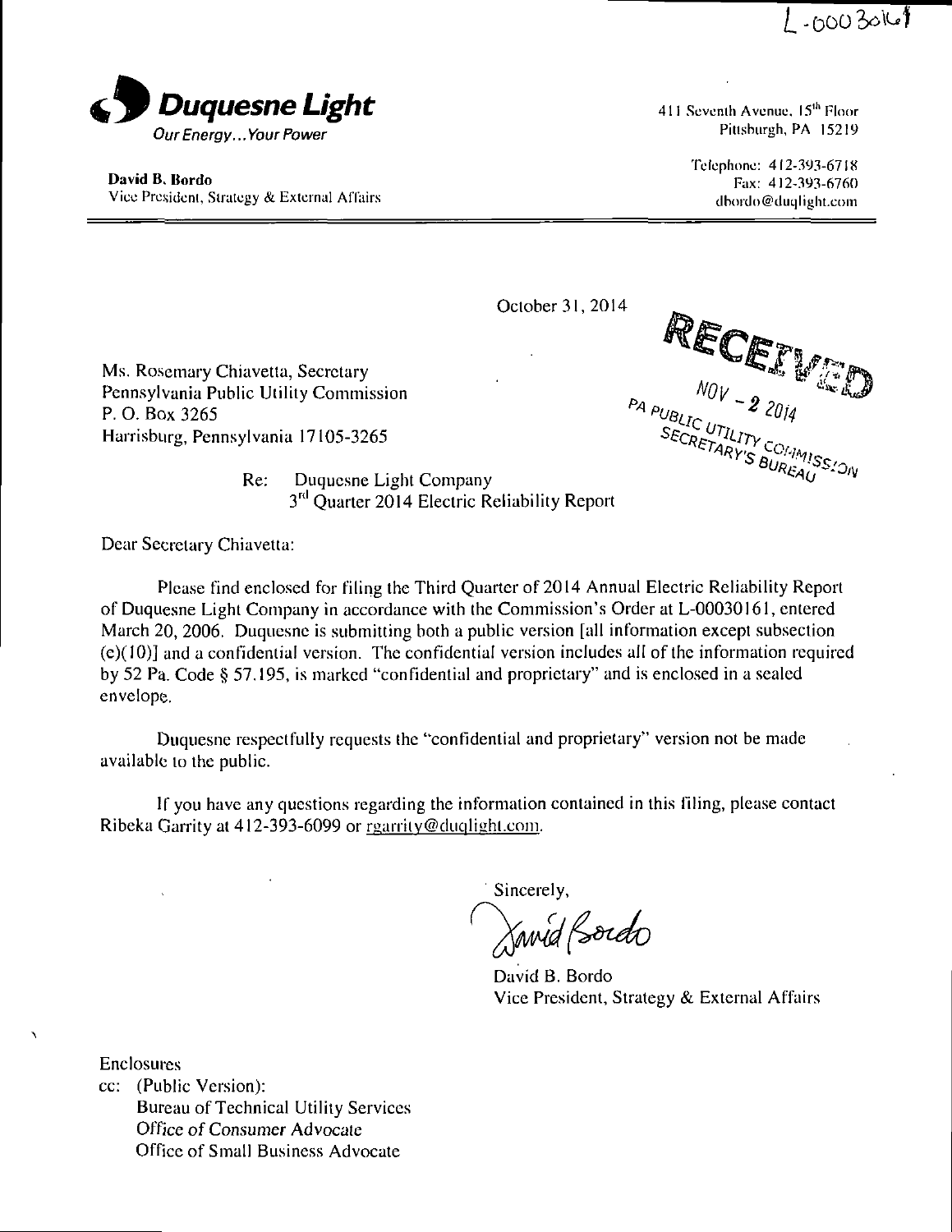



# *Duquesne Light Company 3rd Quarter 2014 Electric Reliability Report*

### *to the*

# *Pennsylvania Public Utility Commission*

*October 31,2014*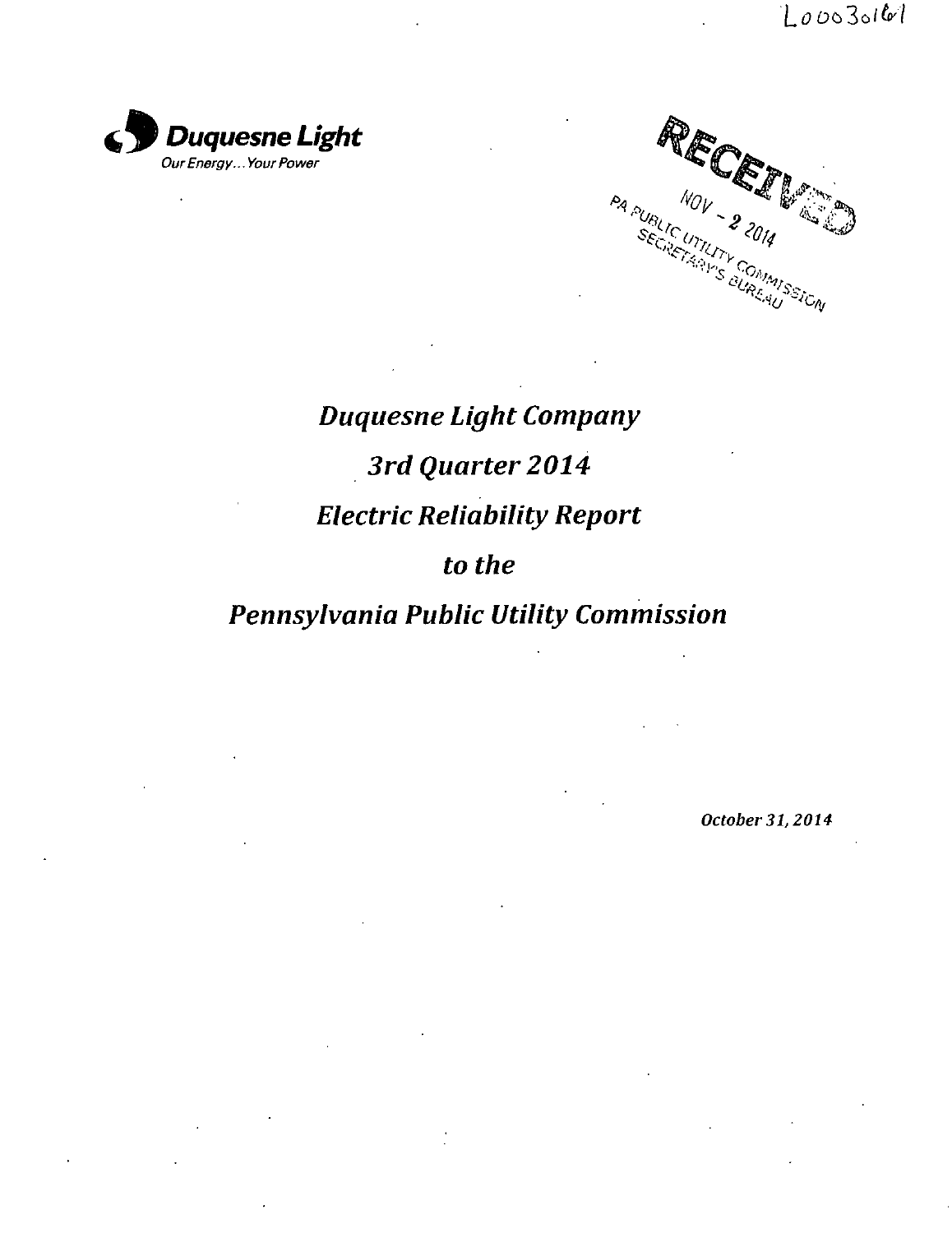#### **DUQUESNE LIGHT COMPANY Third Quarter 2014 - Electric Reliability Report**

**Filed October 31, 2014** 

#### **57.195 Reporting Requirements**

#### **(d)(2) The name, title, telephone number and e-mail address of the persons who have knowledge of the matters, and can respond to inquiries.**

Ken Kallis - Manager, Asset Management (412) 393-8613, kkallis@duqlight.com

#### **(e)( 1) A description of each major event that occurred during the preceding quarter, including the time and duration of the event, the number of customers affected, the cause of the event and anv modified procedures adopted in order to avoid or minimize the impact of similar events in the future.**

No major events occurred in the third quarter of 2014.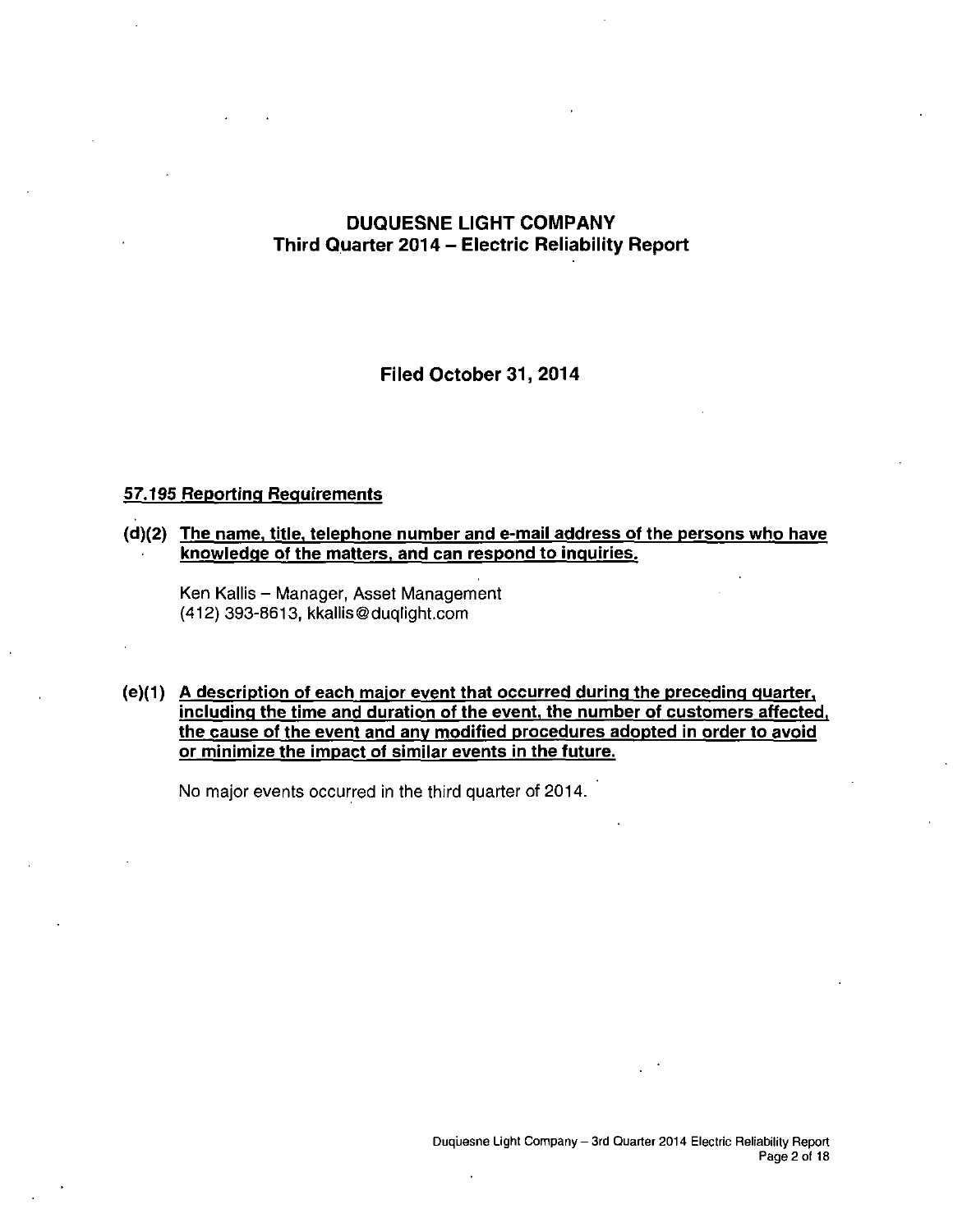**(e)(2) Rolling 12-month reliability index values (SAIFI CAIDI. SAIDI. and if available. MAIFI) for the electric distribution company's service territory for the preceding guarter. The report shall include the data used in calculating the indices, namely the average number of customers served, the number of sustained customer interruptions, the number of customers affected, and the customer minutes of interruption. If MAIFI values are provided, the report shall also include the number of customer momentary interruptions.** 

#### **RELIABILITY BENCHMARKS AND STANDARDS Duquesne Light Company**

#### **System Performance Measures with Major Events Excluded**

| <b>Entire System</b>                                         |     |      |     |                      |  |  |  |  |  |
|--------------------------------------------------------------|-----|------|-----|----------------------|--|--|--|--|--|
| <b>SAIFI</b><br><b>CAIDI</b><br><b>MAIFI</b><br><b>SAIDI</b> |     |      |     |                      |  |  |  |  |  |
| <b>Benchmark</b>                                             | 126 | 1.17 | 108 | $\ddot{\phantom{1}}$ |  |  |  |  |  |
| <b>12 Month Standard</b>                                     | 182 | 1.40 | 130 | *                    |  |  |  |  |  |
| 2014 3Q (Rolling 12 mo)                                      | 57  | 0.57 | 100 |                      |  |  |  |  |  |

**\* Sufficient information to calculate MAIFI is unavailable.** 

#### **Formulas used in calculating the indices**

| $SAIF =$ | (Total KVA interrupted) - (KVA impact of major events) |
|----------|--------------------------------------------------------|
|          | System Connected KVA                                   |

- SAIDI = (Total KVA-minutes interrupted) (KVA-minute impact of major events) System Connected KVA
- CAIDI = SAIDI/SAIFI

#### **Data used in calculating the indices**

| Total KVA Interrupted for the Period | 4,132,867 KVA |  |
|--------------------------------------|---------------|--|
|                                      |               |  |

- Total KVA-Minutes Interrupted: 411,833,963 KVA-Minutes
- System Connected Load as of 9/30/14: 7,186,118 KVA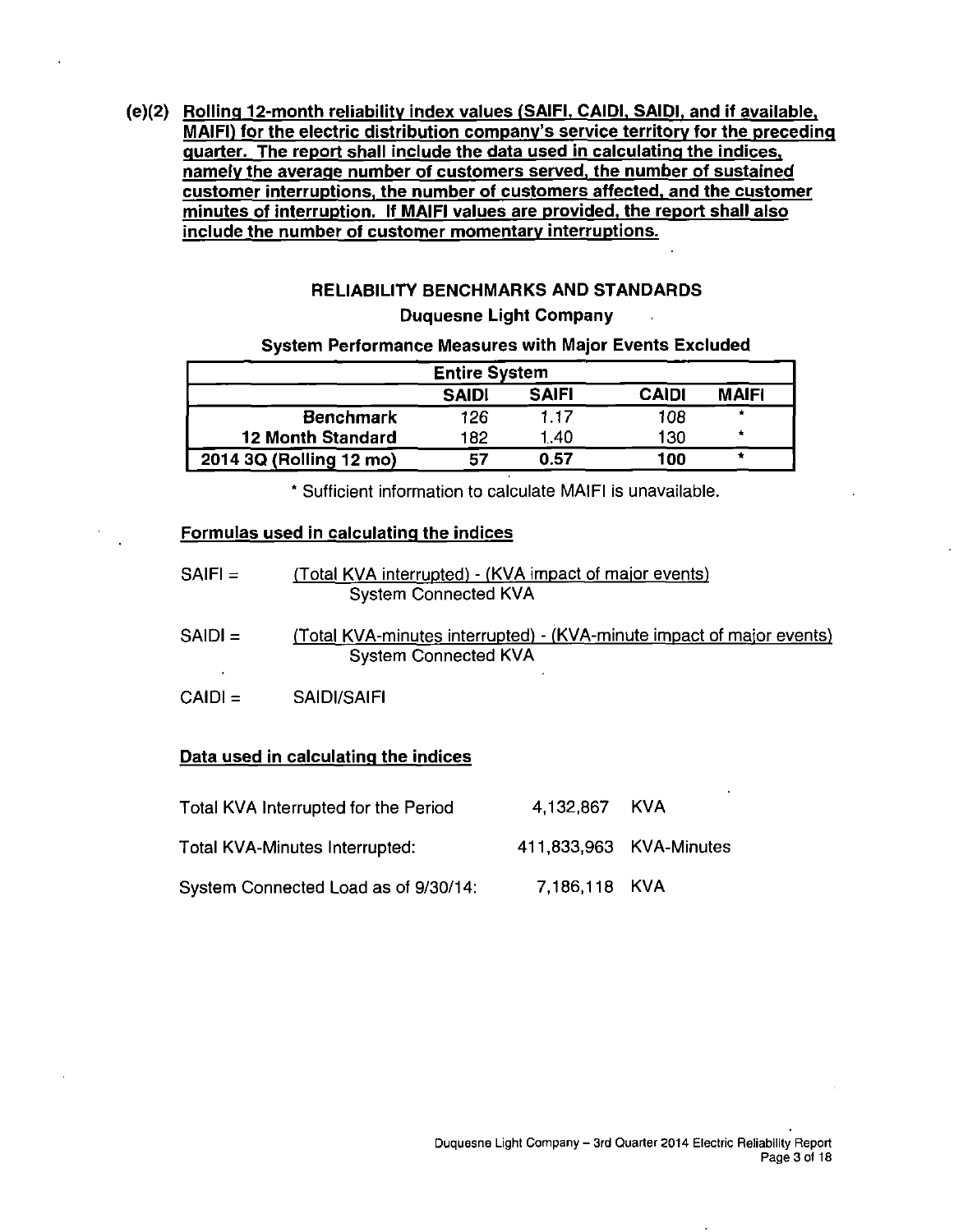**(e)(3) Rolling 12-month reliability index values (SAIFI. CAIDI, SAIDI. and if available. MAIFI) and other pertinent information such as customers served, number of interruptions, customer minutes interrupted, number of lockouts, and so forth, for the worst performing 5% of the circuits in the system. An explanation of how the electric distribution company defines its worst performing circuits shall be included.** 

Circuits are evaluated based on a rolling twetve-month count of lockouts of protective devices (circuit breakers, sectionalizers and line reclosers). Circuits that experience four or more lockouts for a device in each quarterly rolling twelve-month period are identified and reported. Customer surveys show a significant drop in satisfaction when customers experience four or more interruptions in a year, and that threshold was therefore used as a basis for this evaluation method.

The list is ranked first by the number of lockouts, with a secondary sort based on the date of the most recent outage. This places a higher priority on circuits in each group experiencing problems more recently. Circuits that have not seen recent outages fall to a lower priority within the group, but remain on the list for monitoring.

Circuits that appear on the list for more than a year are targeted for remediation based on a review of outage records for root cause problems, field evaluations, and engineering analysis. Project scopes developed as a result of this analysis will be incorporated into the company's Work Plan for engineering, design and construction.

At the end of each quarter all circuits are reviewed to verify that past remediation efforts are working and to look for new reliability issues that may be developing. Serious new reliability problems are addressed immediately without waiting additional periods to collect information.

This analysis method provides for timely review of circuit performance by in-house staff and it adapts to the dynamic nature of Duquesne's distribution system. The threshold of four lockouts may produce a result greater or less than 5% of the total circuits in Duquesne's system. Reports will be issued on all circuits that violate the four-lockout threshold, even if the total is greater than 5% of the number of circuits on the system. If there are less than 5% of the circuits that violate the four-lockout threshold, then circuits with three lockouts that had the highest KVA-Minutes of outage time during the evaluation period will be added to get the list to 5% of the total circuits in the system.

See Attachment A for table of circuit reliability values and Service Centers associated with each circuit.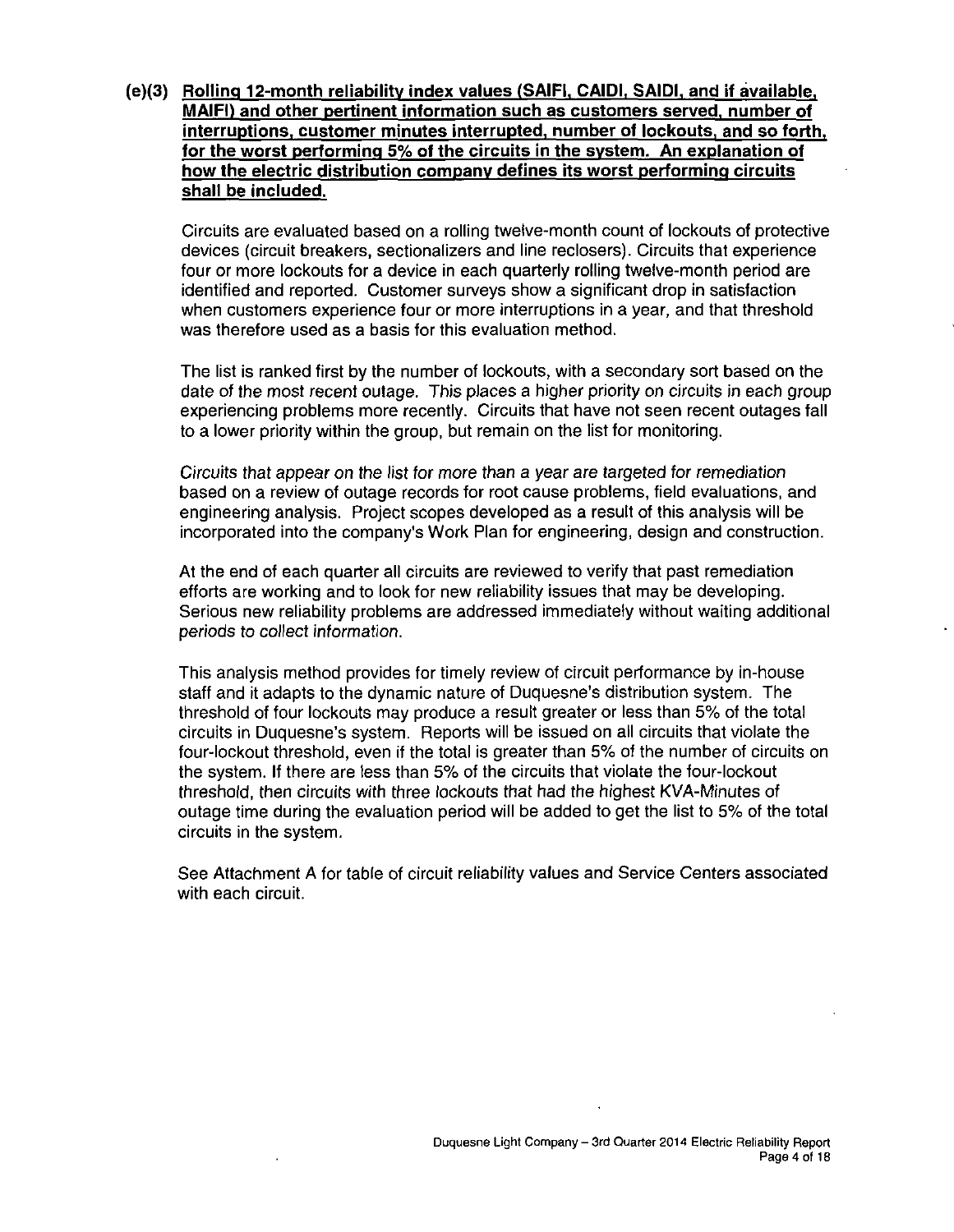#### **(e)(4) Specific remedial efforts taken and planned for the worst performing 5% of the circuits as identified in paragraph (3).**

| Rank | <b>Circuit</b> | <b>Name</b>             | <b>Service Center</b> | Remedial Actions Planned or Taken                                                                                                                                                                                                                                                                                                                                                                                                                                                                                                                                                                                                                                                                                                                                                                                                                                                                                                                                                                                      |
|------|----------------|-------------------------|-----------------------|------------------------------------------------------------------------------------------------------------------------------------------------------------------------------------------------------------------------------------------------------------------------------------------------------------------------------------------------------------------------------------------------------------------------------------------------------------------------------------------------------------------------------------------------------------------------------------------------------------------------------------------------------------------------------------------------------------------------------------------------------------------------------------------------------------------------------------------------------------------------------------------------------------------------------------------------------------------------------------------------------------------------|
| 1    | 23695          | <b>Brunot</b><br>Island | Preble                | Brunot Island Circuit D23695 has historically had very good<br>reliability. However, EA301 has had five lockouts in 2014, with three<br>in the third quarter which affected about 23% of the customers on<br>the circuit. The most recent outage occurred at the end of August<br>when a pothead failed on a terminal pole. The other two outages<br>this quarter were tree-related, one in August and the other in July<br>when a tree that was outside the Right-of-Way fell into the 3-phase<br>feeder. The other two outages that occurred earlier this year also<br>involved trees. The Company converted this circuit to pulse-<br>reclosing operation on September 3, 2014. This is expected to<br>improve fault protection, reduce breaker lockouts and improve<br>overall reliability on this circuit. Vegetation Management has<br>included this circuit as a part of its 2014 scheduled maintenance<br>program with the expectation that maintenance will be completed by<br>the end of the fourth quarter. |
| 2    | 4237           | West End                | Preble                | No new outages occurred on West End Circuit 4237 during the third<br>quarter of 2014. A Service Center Supervisor reviewed this entire<br>circuit during the third Quarter and all problems found were<br>corrected. This circuit was also part of Vegetation Management's<br>2014 scheduled maintenance program which was completed on<br>June 25, 2014. No underlying reliability issues are affecting West<br>End Circuit 4237 but the Company will continue to monitor its<br>performance to verify that reliability has improved.                                                                                                                                                                                                                                                                                                                                                                                                                                                                                 |
| 3    | 23681          | <b>Woodville</b>        | Preble                | No new device outages occurred on Woodville Circuit D23681<br>during the third quarter of 2014. All four previous outages that<br>occurred in the first and second quarters of 2014 were caused by<br>trees falling into the feeder. Vegetation Management has re-<br>inspected the area of this circuit where these outages occurred and<br>corrected all vegetation problems found during the third quarter.<br>The Company also investigated the coordination between ER198<br>and EA259 and will be implementing pulse-reclosing operation on<br>this part of the Woodville circuit during the fourth quarter of 2014 to<br>improve fault protection and reduce potential coordination issues in<br>the future.                                                                                                                                                                                                                                                                                                    |
| 4    | 23871          | Mt. Nebo                | Raccoon               | No new device outages occurred on WA853 during the third quarter<br>of 2014 and reliability is improving. The most recent outage<br>occurred in June when a tree fell across the feeder. This circuit runs<br>through heavily wooded and hilly areas that require close<br>monitoring. In an effort to reduce tree-related outages, Vegetation<br>Management has mitigated identified hazard trees on this circuit<br>during the third quarter of 2014. Customers have already seen an<br>improvement in reliability this quarter and the Company will continue<br>to monitor this circuit closely to verify that improvement continues.                                                                                                                                                                                                                                                                                                                                                                               |

 $\ddot{\phantom{a}}$ 

#### **Third Quarter 2014 Rolling 12 Month Circuit Data**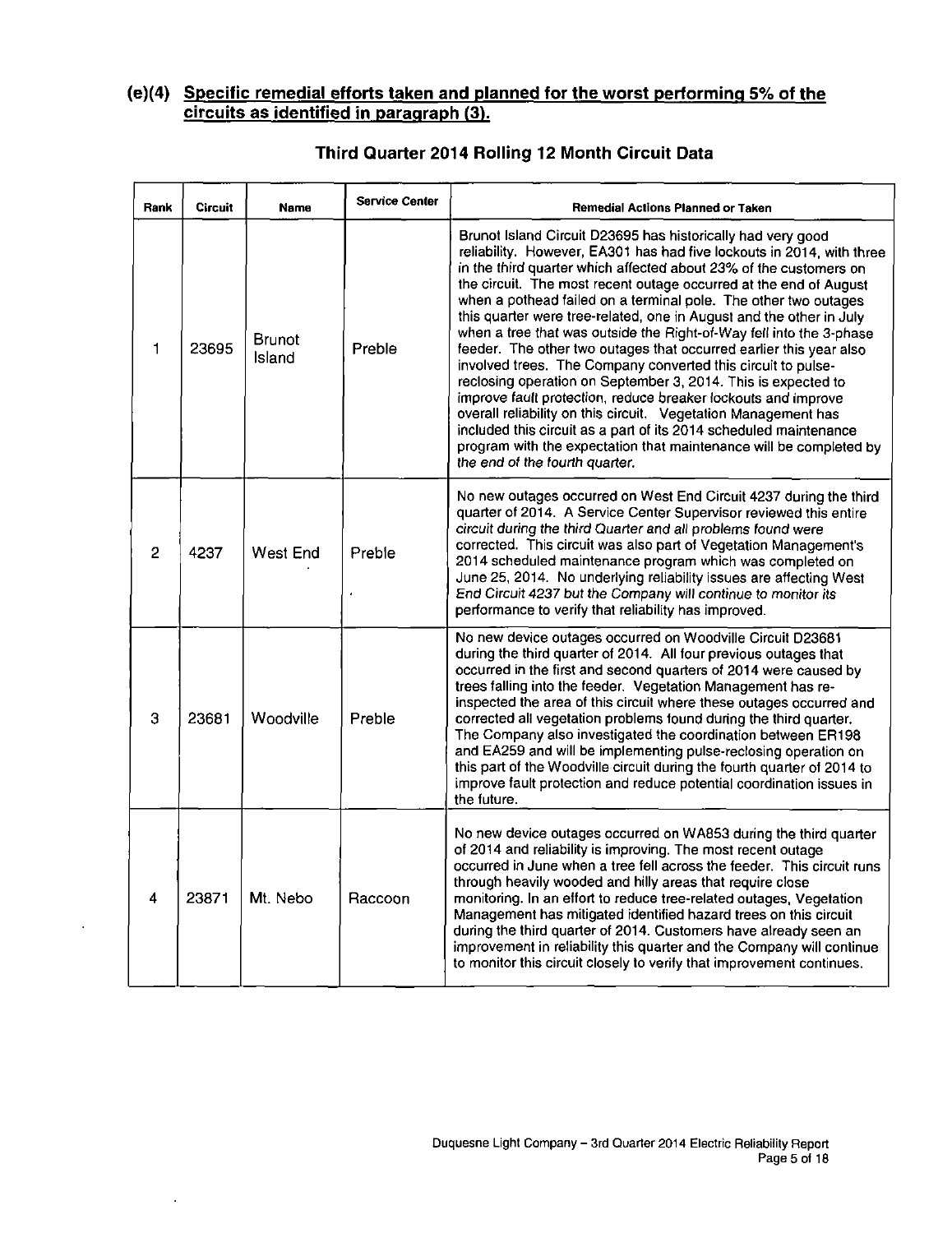| Rank | <b>Circuit</b> | Name              | <b>Service Center</b> | Remedial Actions Planned or Taken                                                                                                                                                                                                                                                                                                                                                                                                                                                                                                                                                                                                                                                                                                                                                                                                  |
|------|----------------|-------------------|-----------------------|------------------------------------------------------------------------------------------------------------------------------------------------------------------------------------------------------------------------------------------------------------------------------------------------------------------------------------------------------------------------------------------------------------------------------------------------------------------------------------------------------------------------------------------------------------------------------------------------------------------------------------------------------------------------------------------------------------------------------------------------------------------------------------------------------------------------------------|
| 5    | 4622           | Ardmore           | Penn Hills            | No new breaker or Loss of Supply outages occurred on Ardmore<br>Circuit 4622 during the third quarter of 2014 and reliability is<br>improving. During third quarter, the Company added auto-fault<br>clearing functionality to the sub-transmission circuit feeding Ardmore<br>to prevent Loss of Supply outages. Customers are already seeing<br>an improvement in reliability. The Company will continue to monitor<br>this circuit closely to verify that this improvement continues. The<br>Asset Management Department will continue to evaluate various<br>redesigns or rebuild options for Ardmore Substation itself to<br>enhance customer reliability.                                                                                                                                                                    |
| 6    | 23716          | <b>Pine Creek</b> | Edison                | No new breaker outages occurred on Pine Creek D23716 during the<br>third quarter of 2014. The most recent two outages occurred in<br>June. No underlying reliability issues need to be addressed at this<br>time and overall circuit reliability is improving. The Company is<br>currently in the process of converting this circuit and two other Pine<br>Creek circuits to pulse-reclosing operation. This is expected to<br>improve fault protection, reduce breaker lockouts and improve<br>overall reliability on this circuit. This work was initially planned to be<br>complete during the third quarter, but was rescheduled and is now<br>on track to be completed in the fourth quarter of 2014.                                                                                                                         |
| 7    | 4308           | East End          | Penn Hills            | One breaker outage occurred on East End Circuit 4308 during the<br>third quarter in July due to a cable failure. During the second<br>quarter, two outages occurred in June, one due to a storm and<br>another due to protective equipment mis-operation. An earlier<br>outage that occurred in February was also due to a cable failure.<br>During the second quarter, the Company installed a normally open<br>tie at the end of this circuit so that when breaker lockouts or other<br>outages occur, the problem can be isolated to a relatively small area<br>and customers restored from the far end. This has helped to reduce<br>outage duration for customers on this circuit. The Company will<br>continue to monitor this circuit during the fourth quarter to verify that<br>its performance continues to improve.     |
| 8    | 4264           | Grant             | Preble                | Grant Circuit 4264 has experienced four Substation Breaker<br>Lockouts in 2014. The latest outage was in August when a<br>contractor dug into the feeder cable during excavation, causing the<br>breaker to lockout. During the first quarter of 2014, three outages<br>occurred. The first breaker outage occurred in February, but no<br>cause was found. Four days later there was a cable failure causing<br>the second outage. The third outage occurred in March and was<br>due to another cable failure in the same area. During the second<br>quarter, the portion of the circuit with the cable reliability problems<br>was eliminated by permanently rerouting the circuit around it. Since<br>then reliability has been excellent except for the contractor dig in.<br>No additional reliability problems are expected. |
| 9    | 23713          | <b>Pine Creek</b> | Edison                | No new breaker outages occurred on Pine Creek Circuit 23713<br>during the third quarter of 2014 and the circuit's reliability is<br>improving. Customers are already seeing an improvement during<br>the third quarter. This Pine Creek circuit is targeted for conversion to<br>pulse-reclosing operation in in the fourth quarter 2014 which should<br>continue to improve reliability.                                                                                                                                                                                                                                                                                                                                                                                                                                          |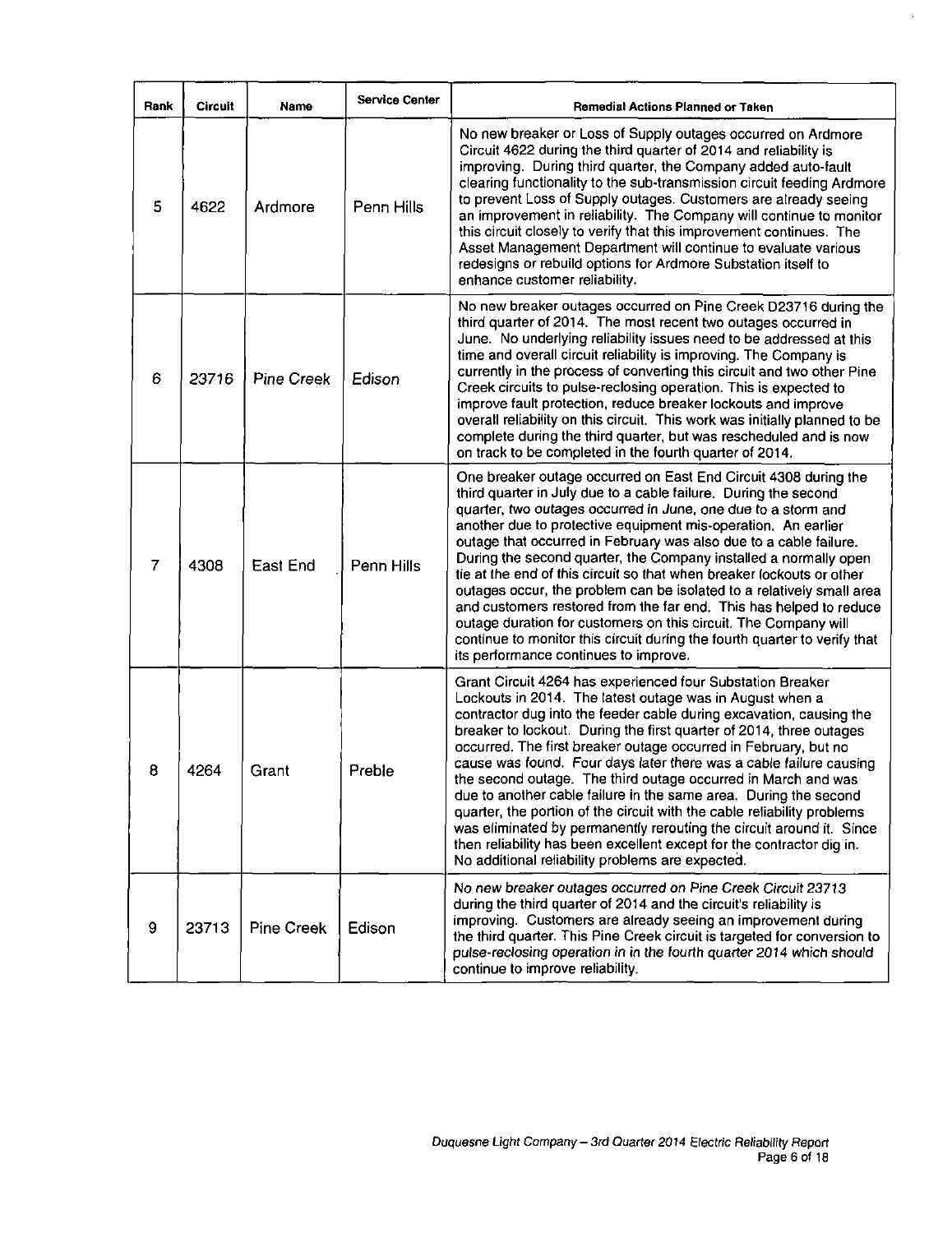| Rank | <b>Circuit</b> | Name                       | <b>Service Center</b> | <b>Remedial Actions Planned or Taken</b>                                                                                                                                                                                                                                                                                                                                                                                                                                                                                                                                                                                                                                                                                                                                                                                                                                                                                                                   |
|------|----------------|----------------------------|-----------------------|------------------------------------------------------------------------------------------------------------------------------------------------------------------------------------------------------------------------------------------------------------------------------------------------------------------------------------------------------------------------------------------------------------------------------------------------------------------------------------------------------------------------------------------------------------------------------------------------------------------------------------------------------------------------------------------------------------------------------------------------------------------------------------------------------------------------------------------------------------------------------------------------------------------------------------------------------------|
| 10   | 23698          | <b>Brunot</b><br>Island    | Preble                | Brunot Island Circuit customers beyond WA209 have experienced<br>three outages over the last year. The most recent was in May<br>during a storm that downed a tree and caused WA209 to lockout.<br>The other two outages occurred last year, one due to a cable failure<br>and the other due to high winds blowing conductors together. This<br>circuit has had a good reliability history and 60% of the customers<br>on the circuit never saw the recent outages on WA209 because they<br>are upstream of this device. There are no outstanding problems on<br>this circuit at the present time but the Company will continue to<br>monitor its performance closely during the fourth quarter.<br>Vegetation Management included this circuit as a part of its 2014<br>scheduled maintenance program and was completed in the second<br>quarter of 2014.                                                                                                 |
| 11   | 23661          | Crescent                   | Raccoon               | No new breaker outages occurred on Crescent Circuit D23661<br>during the third quarter of 2014. All three previous outages were<br>tree-related with the most recent occurring in June. Vegetation<br>Management has re-inspected this portion of the circuit between the<br>substation and the first downstream feeder protection device,<br>ER603, and corrected all tree-related issues. Additionally,<br>Vegetation Management will be working this circuit as part of its<br>scheduled maintenance program which is expected to be complete<br>by the end of the first quarter of 2015.                                                                                                                                                                                                                                                                                                                                                               |
| 12   | 22869          | Midland-<br>Cooks<br>Ferry | Raccoon               | No new WR875 device outages occurred on Midland-Cooks Ferry<br>Circuit T22869 during the third quarter of 2014. Midland-Cooks<br>Ferry experienced one lockout of device WR875 during the second<br>quarter of 2014 in May when a storm blew a large tree across all 3<br>phases of the feeder. This device has also locked out two other<br>times over the past year. In February of 2014, WR875 locked out<br>when a downstream tie device (WR508) failed causing a primary<br>fault. Another lockout occurred in March of 2014 when a dead pine<br>tree fell across all 3 phases of the feeder locking out WR875. Auto-<br>fault clearing functionality was added to the sub-transmission portion<br>of this circuit early in the second quarter when four new advanced<br>circuit reclosers were installed. This has eliminated Loss-of-Supply<br>outages to the distribution portion of this circuit that has caused<br>numerous outages in the past. |
| 13   | 23921          | Logans<br>Ferry            | Penn Hills            | No new device outages occurred on EA625 during the third quarter<br>of 2014. Logans Ferry circuit D23921 has historically experienced<br>good reliability but had a rash of unfortunate events that caused<br>customers downstream of device EA625 to experience three<br>outages over the past year. The most recent outage was in April<br>when a backhoe snagged a Verizon cable pulling down several<br>power poles causing an outage. The other two outages occurred in<br>2013, one due to high winds blowing wires together and the other<br>due to an anchor being pulled out of the ground allowing the pole to<br>lean into the trees. The Company will continue to closely monitor<br>this circuit next quarter to ensure that it returns to its historically<br>good reliability.                                                                                                                                                              |
| 14   | 23710          | <b>Pine Creek</b>          | Edison                | Pine Creek Circuit 23710 customers downstream of device WA383<br>have experienced three outages over the past year. The two most<br>recent outages occurred during the third quarter of 2014. One was<br>due to balloons getting caught in the primary conductors and the<br>most recent was due to a broken pole. A third outage occurred in<br>2013 due to another incident involving balloons getting tangled in<br>the primary conductors. This circuit historically has not exhibited<br>any reliability issues and the Company will continue to monitor its<br>performance next quarter to verify that its reliability has improved.<br>The Company is currently in the process of converting this circuit to<br>pulse-reclosing operation. This is expected to improve fault<br>protection, reduce breaker lockouts and improve overall reliability on<br>this circuit. This work will be completed in the fourth quarter of<br>2014.               |

 $\ddot{\phantom{a}}$ 

Duquesne Light Company - 3rd Quarter 2014 Electric Reliability Report Page 7 of 18 l.

l.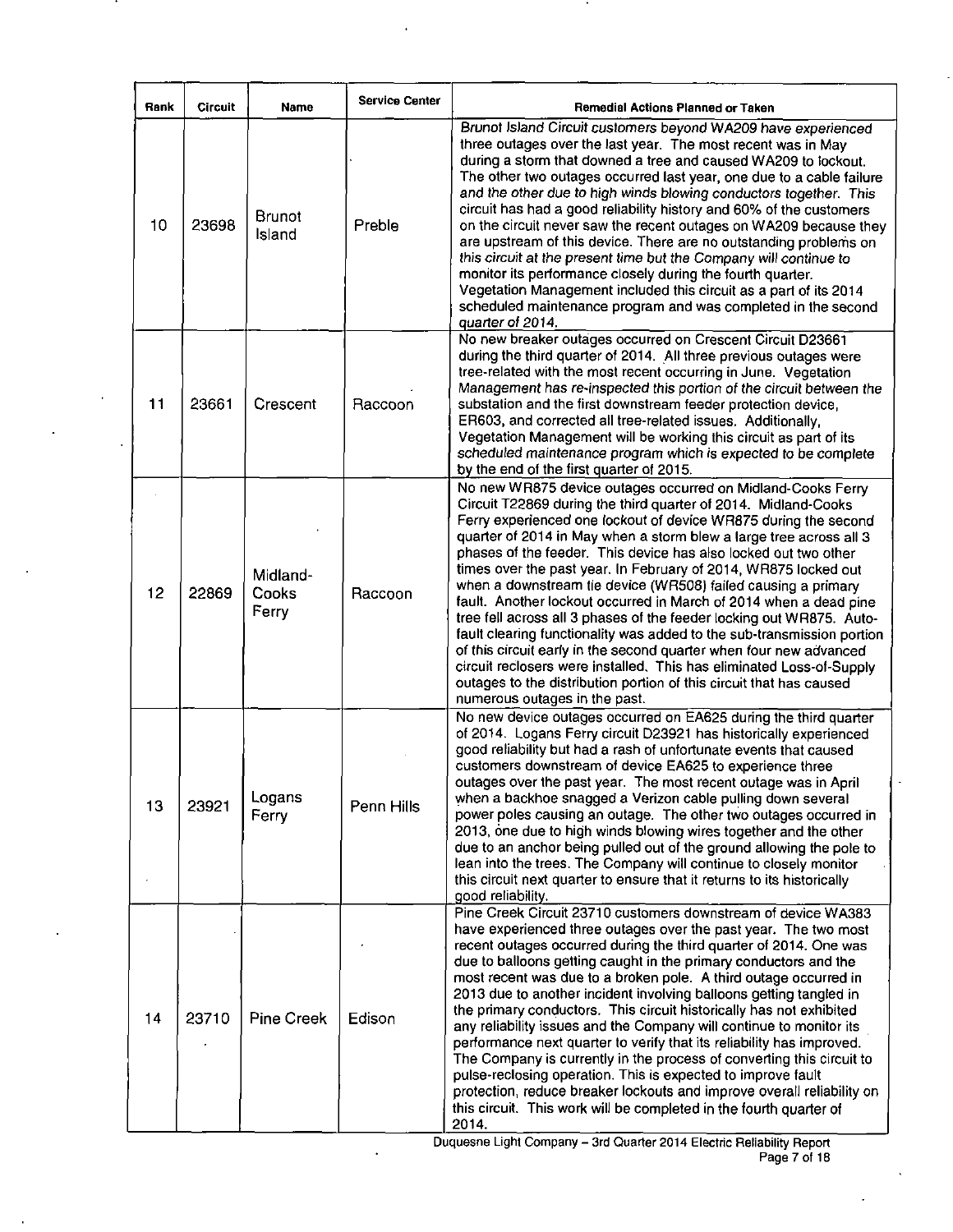| Rank | <b>Circuit</b> | Name                   | Service<br>Center | Remedial Actions Planned or Taken                                                                                                                                                                                                                                                                                                                                                                                                                                                                                                                                                                                                                                                                                                                                                                                                                                                                                                                                                                                   |
|------|----------------|------------------------|-------------------|---------------------------------------------------------------------------------------------------------------------------------------------------------------------------------------------------------------------------------------------------------------------------------------------------------------------------------------------------------------------------------------------------------------------------------------------------------------------------------------------------------------------------------------------------------------------------------------------------------------------------------------------------------------------------------------------------------------------------------------------------------------------------------------------------------------------------------------------------------------------------------------------------------------------------------------------------------------------------------------------------------------------|
| 15   | 23705          | North                  | Edison            | No new breaker outages occurred on North D23705 during the 3rd<br>quarter of 2014. The Company has closely monitored the reliability of<br>this circuit and it has been improving. Three substation breaker<br>outages occurred during the last four quarters, with only one in 2014.<br>All three outages were tree-related. The Company added pulse-<br>reclosing protection to a portion of this circuit during the second quarter.<br>Reliability is expected to continue to improve because it places less<br>stress on the circuit during fault operations, meaning that there is less<br>damage that can lead to future outages. The reliability on this North<br>Circuit is expected to improve enough during the next quarter to fall off<br>the Worst Performing Circuit List.                                                                                                                                                                                                                            |
| 16   | 23770          | Traverse<br><b>Run</b> | Raccoon           | No new breaker outages occurred on Traverse Run Circuit D23770<br>during the third quarter of 2014. Some customers did experience<br>outages throughout 2014 in the months of June, May and February.<br>The most recent outage in June was due to a storm that locked out the<br>substation breaker. The outage in May was due to a tree falling into the<br>primary feeder and the outage in February was due to substation<br>equipment failure. This circuit has experienced good overall reliability<br>recently during the third quarter despite its rural and heavily treed<br>location. The Company will continue to monitor this circuit during the<br>fourth quarter to ensure that reliability improves.                                                                                                                                                                                                                                                                                                 |
| 17   | 4852           | Conway                 | Raccoon           | Conway Circuit 4852 has had three breaker outages that occurred this<br>year but none during the third quarter. The most recent outage was<br>caused by a storm in June when all 3 primary phases of the feeder<br>wrapped together and locked out the substation breaker. A cable<br>failure in May on sub-transmission Circuit 22866 caused a Loss of<br>Supply outage to Conway. The third outage occurred in April when a<br>tree fell into the feeder breaking off the top of a pole which locked out<br>the station breaker. Reliability on this Conway circuit has started to<br>improve. A supervisor will review this circuit during the fourth quarter of<br>2014 and attempt to identify and repair any additional problems that<br>could result in future outages. Also, this circuit is part of Vegetation<br>Management has included this circuit as a part of its 2014 scheduled<br>maintenance program with the expectation that maintenance will be<br>completed by the end of the fourth quarter. |
| 18   | 23640          | Midland                | Raccoon           | No lockouts/outages occurred on WR595 during the third quarter of<br>2014 however two lockouts occurred during the second quarter. The<br>most recent outage was in June when a tree fell into the feeder locking<br>out WR595. The second outage occurred in April when tree fall-ins<br>occurred at two different locations locking out both the substation<br>Breaker and WR595. Vegetation Management inspected the areas<br>where the tree outages occurred and found no underlying problems that<br>needed addressed. Engineering also inspected the feeder between<br>Midland Substation and WR595 during the second quarter to identify<br>and correct any hot spots or other problems that might lead to future<br>outages. At the end of 2013, this circuit was converted to pulse-<br>reclosing operation. Customers on the Midland circuit are now seeing<br>an improvement in reliability as reliability indices for the third quarter<br>show.                                                        |

 $\ddot{\phantom{a}}$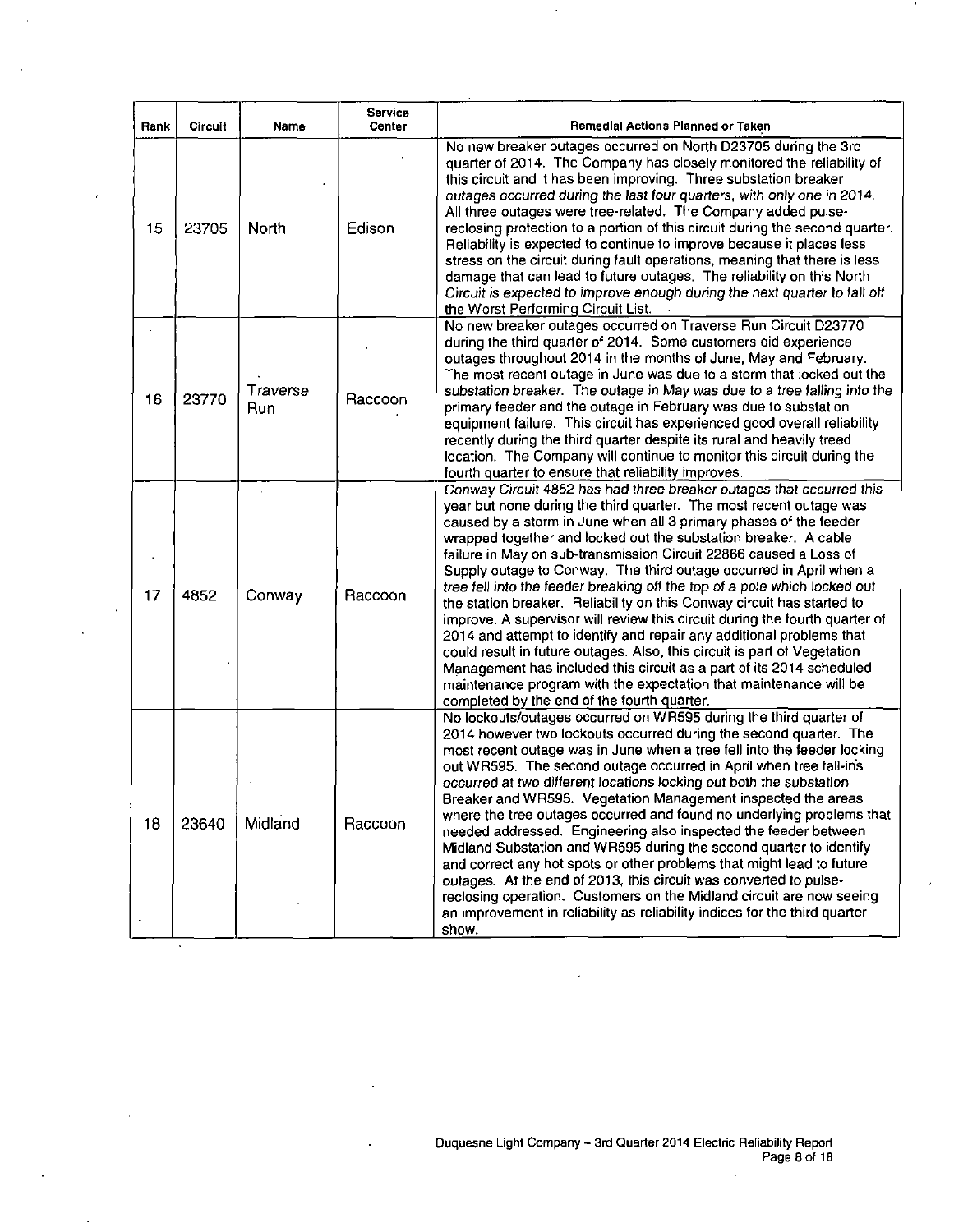| Rank | Circuit | <b>Name</b> | Service<br><b>Center</b> | <b>Remedial Actions Planned or Taken</b>                                                                                                                                                                                                                                                                                                                                                                                                                                                                                                                                                                                                                                                                                                                                                                           |
|------|---------|-------------|--------------------------|--------------------------------------------------------------------------------------------------------------------------------------------------------------------------------------------------------------------------------------------------------------------------------------------------------------------------------------------------------------------------------------------------------------------------------------------------------------------------------------------------------------------------------------------------------------------------------------------------------------------------------------------------------------------------------------------------------------------------------------------------------------------------------------------------------------------|
| 19   | 4154    | Long        | <b>Penn Hills</b>        | Reliability has improved significantly on the two Long circuits since the<br>Company installed advanced circuit reclosers on the sub-transmission<br>circuit feeding Long Substation in March of 2014. Only one 11-minute<br>Loss of Supply outage has occurred on these circuits since then when a<br>widespread sub-transmission outage affected the Universal-Wilkinsburg<br>area during a storm in May. These advanced circuit reclosers<br>automatically isolate a fault on the sub-transmission circuit to one side<br>of the substation and keep the Long circuits powered from the other<br>side. Even during a major outage like the one that occurred in May,                                                                                                                                            |
| 20   | 4155    | Long        | Penn Hills               | operators were able to remotely restore power to Long Substation<br>within minutes rather than hours. Due to the installation of the advanced<br>circuit reclosers, reliability was expected to improve significantly and it<br>has. During the first two quarters of 2014, the number of customer<br>outages on these circuits have dropped by nearly 50% compared to the<br>same quarters in 2013. The number of customer outages continued to<br>drop in the third quarter of 2014 as evident by the SAIDI, SAIFI and<br>CAIDI numbers listed in Appendix A.                                                                                                                                                                                                                                                    |
| 21   | 23950   | Wilkinsburg | Penn Hills               | No new breaker outages occurred on Wilkinsburg Circuit D23950<br>during the third quarter of 2014. This circuit experienced two lockouts<br>during the second quarter. The most recent outage in June was due to<br>a lightning strike that burnt down 'B' phase primary conductor and<br>locked out the breaker. An earlier outage in May was due to loss of<br>supply when the sub-transmission network experienced an outage<br>during a storm. Remedial action work has recently been completed at<br>Ardmore substation and reliability improvement work was completed for<br>Long, Eastwood, and Sandy Creek Substations earlier in 2014.<br>Upgrades to these substations have improved reliability at Wilkinsburg<br>as these substations are all interconnected through the sub-<br>transmission network. |

 $\bar{a}$ 

 $\cdot$ 

 $\overline{a}$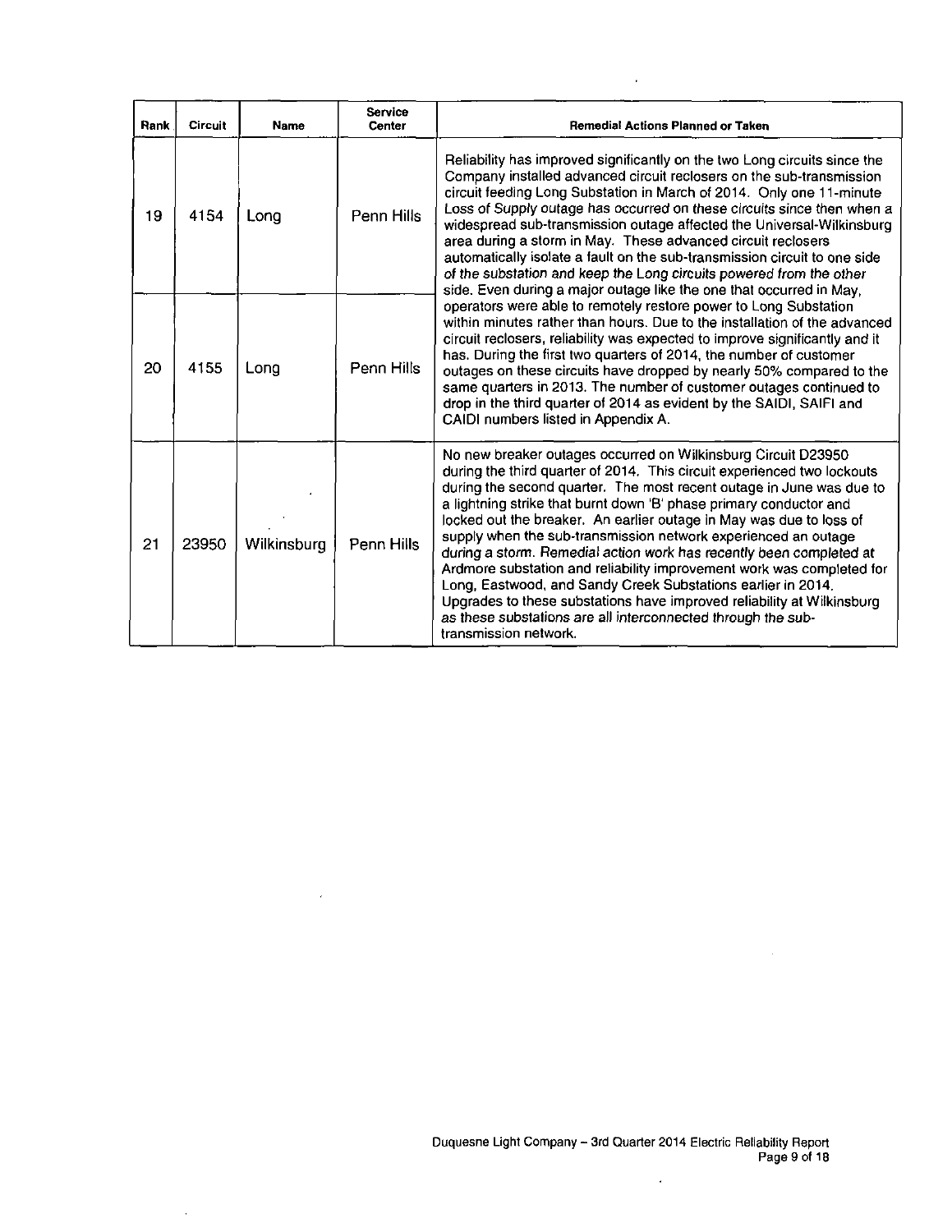**(e)(5) A rolling 12-month breakdown and analysis of outage causes during the preceding quarter, including the number and percentage of service outages, the number of customers interrupted, and customer interruption minutes categorized bv outage cause such as eguipment failure, animal contact, tree related, and so forth. Proposed solutions to identified service problems shall be reported.** 

| <b>CAUSE</b>              | <b>NO. OF</b><br><b>OUTAGES</b> | <b>OUTAGE</b><br><b>PERCENTAGE</b> | <b>KVA</b><br><b>TOTAL</b> | <b>KVA</b><br><b>PERCENTAGE</b> | <b>KVA-MINUTE</b><br><b>TOTAL</b> | <b>KVA-MINUTE</b><br><b>PERCENTAGE</b> |
|---------------------------|---------------------------------|------------------------------------|----------------------------|---------------------------------|-----------------------------------|----------------------------------------|
| <b>Storms</b>             | 347                             | 13%                                | 484,812                    | 12%                             | 60,084,714                        | 15%                                    |
| <b>Trees (Contact)</b>    | 27                              | $1\%$                              | 21,456                     | 1%                              | 1,254,606                         | 1%                                     |
| <b>Trees (Falling)</b>    | 658                             | 25%                                | 1,020,232                  | 25%                             | 136,138,554                       | 33%                                    |
| <b>Equipment Failures</b> | 799                             | 31%                                | 1,429,986                  | 35%                             | 132,517,882                       | 32%                                    |
| <b>Overloads</b>          | 122                             | 5%                                 | 138,061                    | 3%                              | 9,112,416                         | 2%                                     |
| <b>Vehicles</b>           | 142                             | 6%                                 | 299,823                    | 7%                              | 31,850,802                        | 8%                                     |
| Other                     | 501                             | 19%                                | 738,497                    | 17%                             | 40,874,989                        | 9%                                     |
| <b>TOTALS</b>             | 2,596                           | 100%                               | 4,132,867                  | 100%                            | 411,833,963                       | 100%                                   |

**October 1, 2013 through September 30, 2014 - No PUC Major Event Exclusions**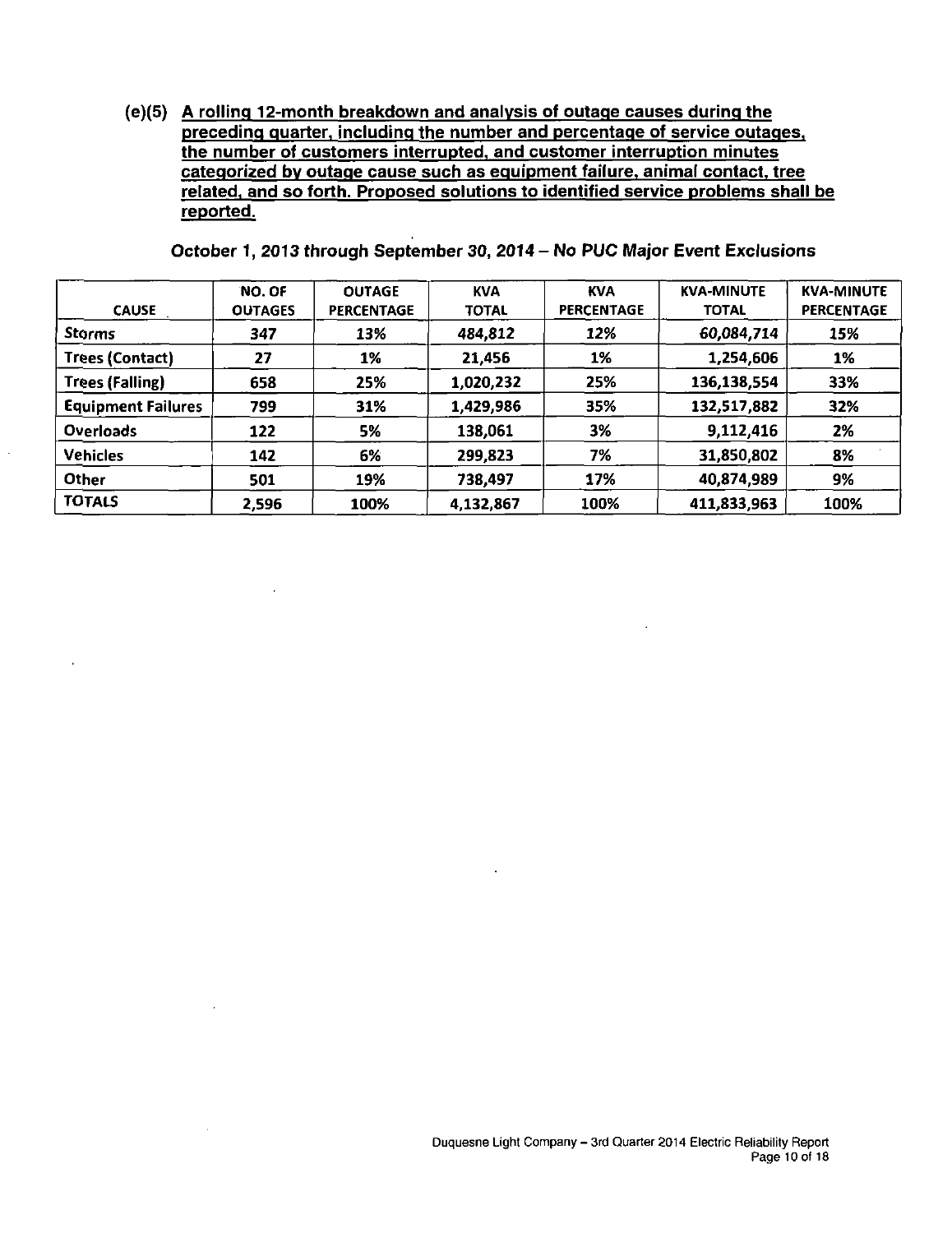#### **(e)(6) Quarterly and vear-to-date information on progress toward meeting transmission and distribution inspection and maintenance goals/ objectives.**

| 2014 Transmission and Distribution Goals and Objectives<br>Program<br>Project | <b>Unit of</b><br><b>Measurement</b> | Target<br>for<br>2014 3Q | Actual<br>for<br>2014 3Q | Percent<br>Complete | <b>Targets</b><br>for<br>Year<br>2014 | Actual<br><b>YTD</b><br>for 2014 |
|-------------------------------------------------------------------------------|--------------------------------------|--------------------------|--------------------------|---------------------|---------------------------------------|----------------------------------|
| <b>Communications Goals</b>                                                   |                                      |                          |                          |                     |                                       |                                  |
| Communication Battery Maintenance                                             | <b>Batteries</b>                     | 24                       | 26                       | 108%                | 96                                    | 78                               |
| <b>Overhead Distribution Goals</b>                                            |                                      |                          |                          |                     |                                       |                                  |
| Recloser Inspections                                                          | <b>Circuits</b>                      | 33                       | 46                       | 139%                | 133                                   | 127                              |
| Pole Inspections                                                              | Poles                                | 6,633                    | 8944                     | 135%                | 17,690                                | 12,205                           |
| OH Line Inspections                                                           | <b>Circuits</b>                      | 33                       | 46                       | 139%                | 133                                   | 127                              |
| OH Transformer Inspections                                                    | Circuits                             | 33                       | 46                       | 139%                | 133                                   | 127                              |
| Padmount & Below Grade Inspections                                            | <b>Circuits</b>                      | 21                       | 3                        | 14%                 | 83                                    | 41                               |
| <b>Overhead Transmission Goals</b>                                            |                                      |                          |                          |                     |                                       |                                  |
| <b>Helicopter Inspections</b>                                                 | <b>Number of Structures</b>          | 0                        | 0                        | N/A                 | 500                                   | 570                              |
| Ground Inspections                                                            | <b>Number of Structures</b>          | 0                        | 0                        | N/A                 | 350                                   | 162                              |
| <b>Substations Goals</b>                                                      |                                      |                          |                          |                     |                                       |                                  |
| Circuit Breaker Maintenance                                                   | <b>Breakers</b>                      | 195                      | 252                      | 129%                | 715                                   | 553                              |
| <b>Station Transformer Maintenance</b>                                        | <b>Transformers</b>                  | 10                       | 11                       | 110%                | 67                                    | 67                               |
| <b>Station Battery Maintenance</b>                                            | <b>Batteries</b>                     | 245                      | 244                      | 100%                | 980                                   | 733                              |
| <b>Station Relay Maintenance</b>                                              | Relays                               | 183                      | 250                      | 137%                | 710                                   | 397                              |
| <b>Station Inspections</b>                                                    | <b>Sites</b>                         | 525                      | 515                      | 98%                 | 2,100                                 | 1.559                            |
| <b>Underground Distribution Goals</b>                                         |                                      |                          |                          |                     |                                       |                                  |
| Manhole Inspections                                                           | Manholes                             | 50                       | 225                      | 450%                | 700                                   | 738                              |
| Major Network Insp (Prot Relay)                                               | <b>Network Protectors</b>            | 24                       | 33                       | 138%                | 92                                    | 79                               |
| Minor Network Visual Inspection<br>(Transformer/Protector/Vault)              | <b>Network Transformers</b>          | 165                      | 80                       | 48%                 | 573                                   | 491                              |
| <b>Underground Transmission Goals</b>                                         |                                      |                          |                          |                     |                                       |                                  |
| Pressurization and Cathodic<br>Protection Plant Inspection                    | Work Packages                        | 13                       | 13                       | 100%                | 52                                    | 39                               |
|                                                                               |                                      |                          |                          |                     |                                       |                                  |
| Vegetation Management Goals<br>Overhead Line Clearance                        | <b>Circuit Overhead Miles</b>        | 340                      | 211                      | 62%                 | 1,300                                 | 709                              |
|                                                                               | <b>Total Units</b>                   | 8.527                    | 10.945                   | 128%                | 26,407                                | 18.802                           |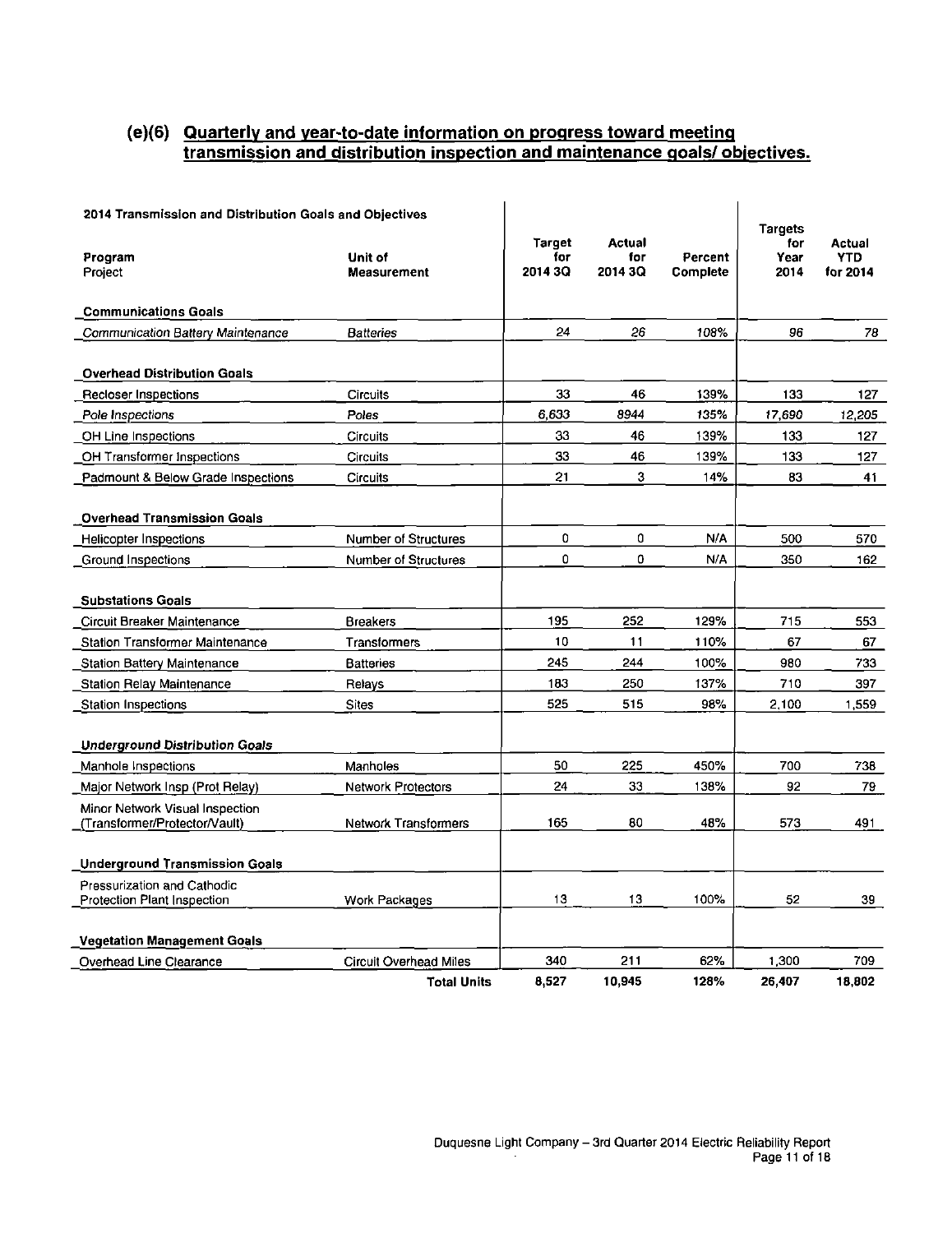#### **(e)(7) Quarterly and vear-to-date information on budgeted versus actual transmission and distribution operation and maintenance expenditures in total and detailed bv the EDC's own functional account code or FERC account code as available.**

#### For the Three Months Ended September 30, 2014 (Quarter-to-date) Favorable/ (Unfavorable)

| Operations/      |                            |                    |                               |            |                       |            |  |  |  |  |
|------------------|----------------------------|--------------------|-------------------------------|------------|-----------------------|------------|--|--|--|--|
| Customer<br>Care | External<br><b>Affairs</b> | Human<br>Resources | <b>Operations</b><br>Services | Technology | General<br>Corporate* | Total      |  |  |  |  |
| 15,640,843       | 2,107,238                  | 3,110,904          | 14,135,752                    | 8,727,859  | 11,510,650            | 55,233,246 |  |  |  |  |
| 15,309,402       | 2,397,843                  | 3,112,486          | 16,415,681                    | 10,336,422 | 10,486,944            | 58,058,778 |  |  |  |  |
| (331, 441)       | 290.605                    | 1,582              | 2,279,929                     | 1,608,563  | (1,023,706)           | 2,825,532  |  |  |  |  |
|                  |                            |                    |                               |            |                       |            |  |  |  |  |

'Includes Finance, Office of General Counsel and Senior Management Costs

The timing of vegetation maintenance is the most significant driver of the underspend.

#### For the Nine Months Ended September 30,2014 (Year-to-date) Favorable/ (Unfavorable)

|                     | Customer   | External       | Human     | Operations/<br>Operations |            | General     |             |
|---------------------|------------|----------------|-----------|---------------------------|------------|-------------|-------------|
|                     | Care       | <b>Affairs</b> | Resources | <b>Services</b>           | Technology | Corporate*  | Total       |
| Total Actual        | 35,214,175 | 7,306,986      | 9.429.628 | 40,672,343                | 22,189,452 | 36,377,731  | 151,190,316 |
| <b>Total Budget</b> | 39,665,388 | 8,348,337      | 9.550.687 | 49,573,235                | 27,680,903 | 34,176,320  | 168,994,870 |
| Variance            | 4,451,214  | 1,041,350      | 121,058   | 8,900,892                 | 5,491,451  | (2,201,412) | 17,804,554  |

Includes Finance, Office of General Counsel and Senior Management Costs

The most significant contributors to the underspend in Operations/Operation Services include the timing of vegetation maintenance, tower inspection programs, Asset Management initiatives and vacancies.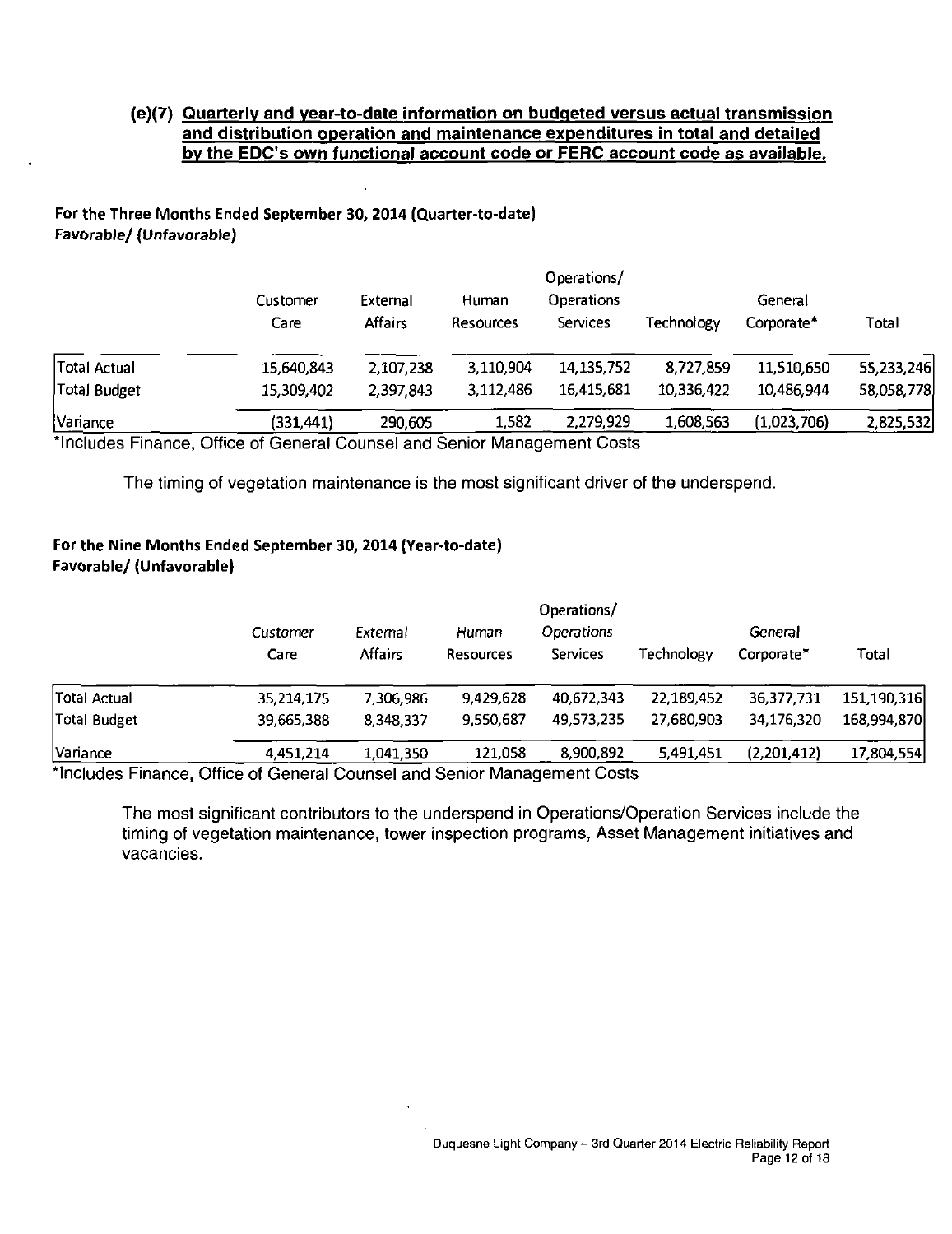#### **(e)(8) Quarterly and vear-to-date information on budgeted versus actual transmission**  and distribution capital expenditures in total and detailed by the EDC's own **functional account code or FERC account code as available.**

#### For the Three Months Ended September 30, 2014 (Quarter-to-date) Favorable/ (Unfavorable)

|              | Customer  | External | Human            | Operations/<br><b>Operations</b> |            | General     |            |
|--------------|-----------|----------|------------------|----------------------------------|------------|-------------|------------|
|              | Care      | Affairs  | <b>Resources</b> | <b>Services</b>                  | Technology | Corporate*  | Total      |
| Total Actual | 681,179   | 6,620    | 2,542,688        | 27,180,965                       | 13,603,534 | 11,603,302  | 55,618,288 |
| Total Budget | 1,420,928 | 0        | 3,144,747        | 39,181,756                       | 12,727,728 | 7,266,560   | 63,741,719 |
| Variance     | 739,749   | (6,620)  | 602,059          | 12,000,791                       | (875, 806) | (4,336,742) | 8,123,431  |

'Includes Finance, Office of General Counsel and Senior Management Costs

Capital underspend for the three months ended September 30, 2014 is attributable to lower storm restoration spend than budgeted and the timing of various projects. Material delays for a major construction project is also a significant driver to the underspend in Operations/Operation Services.

#### For the Nine Months Ended September 30,2014 (Year-to-date) Favorable/ (Unfavorable)

|                     | Operations/      |                            |                    |                               |                   |                       |             |  |  |  |
|---------------------|------------------|----------------------------|--------------------|-------------------------------|-------------------|-----------------------|-------------|--|--|--|
|                     | Customer<br>Care | External<br><b>Affairs</b> | Human<br>Resources | Operations<br><b>Services</b> | <b>Technology</b> | General<br>Corporate* | Total       |  |  |  |
| <b>Total Actual</b> | 1,805,864        | 6.697                      | 7.845.329          | 85,081,948                    | 43,732,766        | 31,863,048            | 170,335,652 |  |  |  |
| <b>Total Budget</b> | 3,161,202        | 0                          | 8.957.647          | 108.142.321                   | 42,502,272        | 21,798,748            | 184.562.190 |  |  |  |
| Variance            | 1,355,338        | (6.697)                    | 1.112.318          | 23,060,373                    | (1, 230, 494)     | (10.064.300)          | 14,226,538  |  |  |  |

Includes Finance, Office of General Counsel and Senior Management Costs

Capital underspend for the nine months ended September 30, 2014 is attributable to lower storm restoration spend than budgeted and the timing of various projects. Material delays for a major construction project is also a significant driver to the underspend in Operations/Operation Services.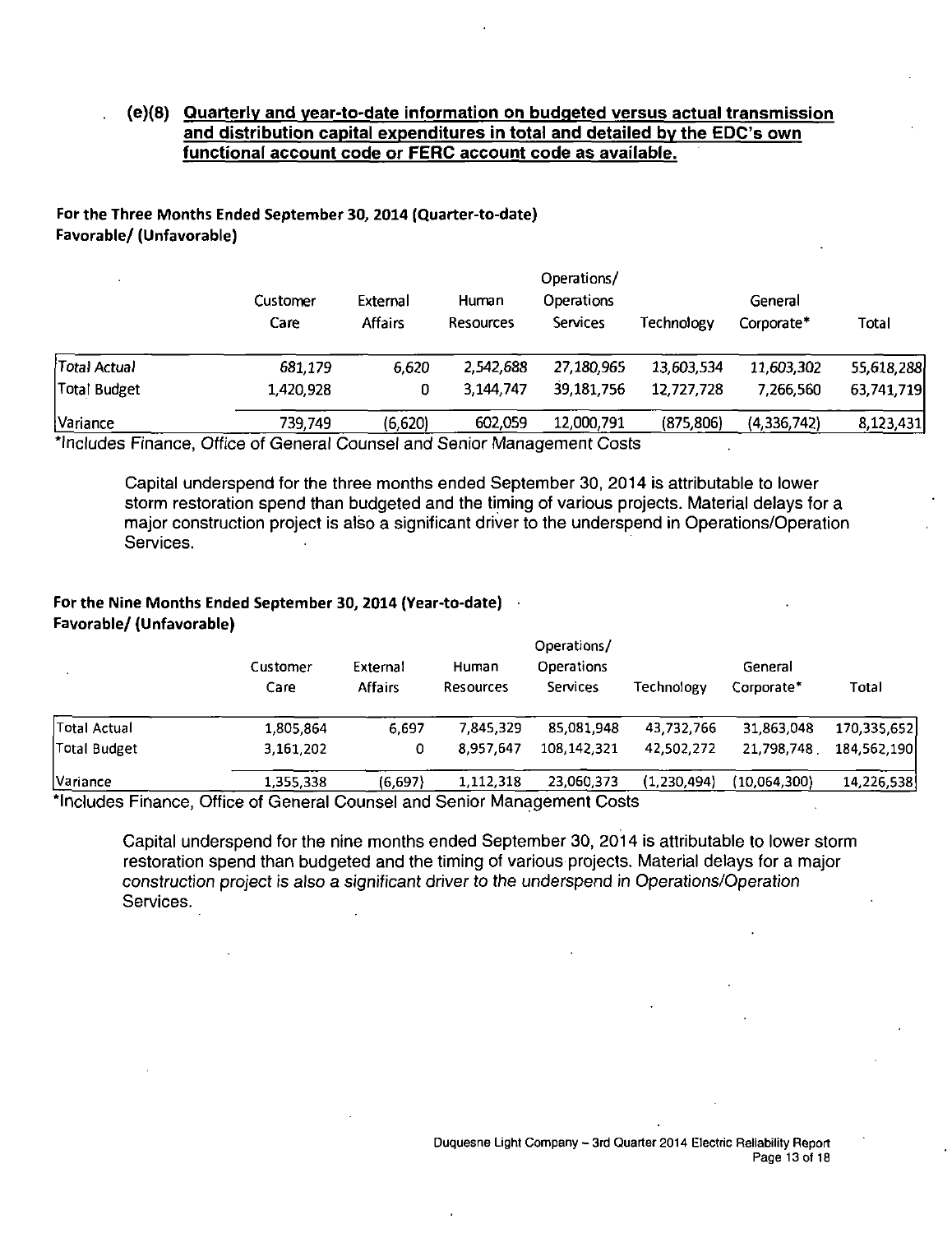#### **(e)(9) Dedicated staffing levels for transmission and distribution operation and maintenance at the end of the quarter, in total and by specific category (e.g. linemen, technician, and electrician).**

| <b>Telecom</b>               | Electronic Technician                | 9              |
|------------------------------|--------------------------------------|----------------|
|                              | Sr. Electronic Tech                  | 11             |
|                              | Apprentice Splicer/Trouble Tec       | 3              |
|                              | Telecom Splicer/Trouble              | 3              |
|                              | Total                                | 26             |
| <b>Substation</b>            | <b>Electrical Equipment Tech</b>     | 17             |
|                              | <b>Protection &amp; Control Tech</b> | 24             |
|                              | Sr. Elec. Equipment Tech             | 10             |
|                              | <b>Rigger Specialist</b>             | 3              |
|                              | <b>Rigger Crew Leader</b>            | 2              |
|                              | Shop Mechanic 2 Rigger               | 0              |
|                              | <b>Yard Group Leader</b>             | 4              |
|                              | <b>Total</b>                         | 60             |
| <b>Underground</b>           | <b>Apprentice UG Splicer</b>         | 12             |
|                              | <b>UG</b> Inspector                  | 9              |
|                              | Journey UG Splicer                   | 18             |
|                              | Sr. UG Splicer                       | 6              |
|                              | UG Cable Tester/Installer            |                |
|                              | Sr. UG Mechanic                      | 0              |
|                              | Network Operator                     | 11             |
|                              | Total                                | 57             |
| Overhead                     | Apprentice T&D                       | 70             |
|                              | <b>Equipment Attendant</b>           | 1              |
|                              | <b>Equipment Material Handler</b>    | 6              |
|                              | <b>Field Inspector</b>               | $\overline{c}$ |
|                              | Journey Lineworker                   | 93             |
|                              | <b>Restricted HS Lineworker</b>      | 17             |
|                              | Service Crew Leader                  | 3              |
|                              | Sr. Lineworker                       | 54             |
|                              | <b>Distribution Tech</b>             | 9              |
|                              | <b>Total</b>                         | 255            |
| <b>Street Light Changers</b> | Total                                | 6              |
| <b>Mobile Worker</b>         | <b>Total</b>                         | $\overline{a}$ |
|                              |                                      |                |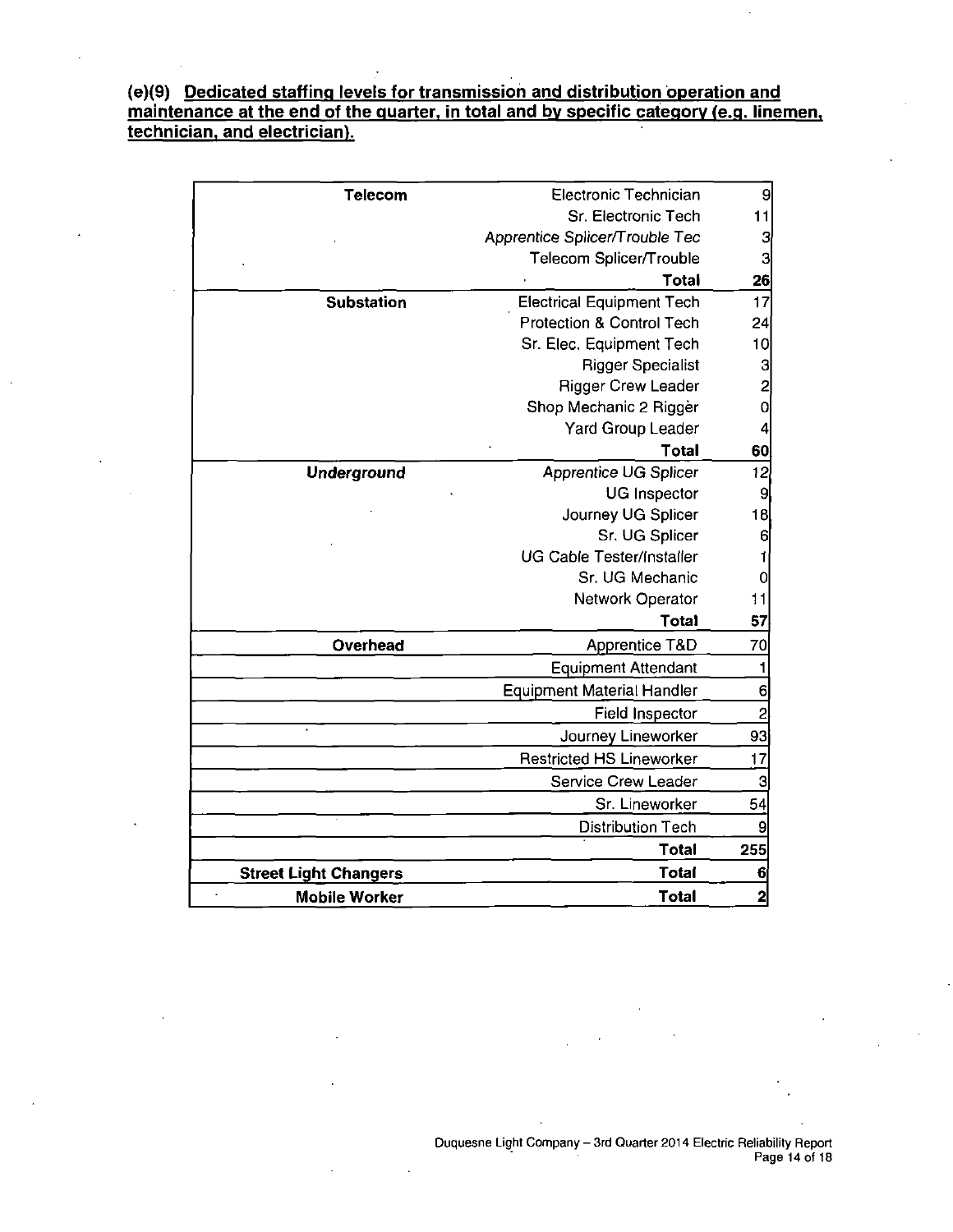## **(e)(9) (Continued)**

 $\hat{\mathbf{r}}$ 

| <b>Engineering</b>                      | <b>Drafter</b>                | 0            |
|-----------------------------------------|-------------------------------|--------------|
|                                         | <b>General Clerk - Grad</b>   | 14           |
|                                         | General Technician            | 0            |
|                                         | <b>GIS Technician</b>         | 5            |
|                                         | <b>Head File Record Clerk</b> | 1            |
|                                         | <b>Survey Instrument</b>      | 3            |
|                                         | <b>Right of Way Agent A</b>   | 4            |
|                                         | Sr. Technician                | 10           |
|                                         | T&D Mobile Worker             | 8            |
|                                         | <b>Technician A</b>           | 4            |
|                                         | <b>Technician B</b>           | 5            |
|                                         | Technician C                  | 8            |
|                                         | Test Technician, Mobile       | 5            |
|                                         | <b>Total</b>                  | 67           |
| <b>Service Center Technician</b>        | Sr. Technician                | 7            |
|                                         | Technician                    | 1            |
|                                         | Total                         | 8            |
| Traveling Operator/Troubleshooter       | Senior Operator               | 28           |
|                                         | <b>Traveling Operator</b>     | 1            |
|                                         | Troubleshooter 1/C            | 4            |
|                                         | Troubleshooter                | 16           |
|                                         | <b>Total</b>                  | 49           |
| <b>Load Dispatcher</b>                  | <b>Total</b>                  | 13           |
| <b>Meter Technician</b>                 | Meter Technician              | 6            |
|                                         | Sr. Meter Technician          | 22           |
|                                         | <b>Total</b>                  | 28           |
| <b>Meter Reader</b>                     | <b>Total</b>                  | 12           |
| <b>Customer Service Representatives</b> | <b>Autodialing Operator</b>   | 5            |
|                                         | <b>Customer Service Rep</b>   | 92           |
|                                         | Customer Service Rep PT       | 43           |
|                                         | <b>Word Processing Clerk</b>  | $\mathbf{1}$ |
|                                         | Sr. Customer Service          | 5            |
|                                         | Total                         | 146          |
| Admin/Supervisory/Mgmt                  | <b>Total</b>                  | 401          |
|                                         | <b>TOTAL</b>                  | 1,130        |

 $\mathcal{L}(\mathcal{A})$  and  $\mathcal{L}(\mathcal{A})$  .

 $\label{eq:2} \frac{1}{\sqrt{2}}\sum_{i=1}^n\frac{1}{\sqrt{2}}\sum_{i=1}^n\frac{1}{\sqrt{2}}\sum_{i=1}^n\frac{1}{\sqrt{2}}\sum_{i=1}^n\frac{1}{\sqrt{2}}\sum_{i=1}^n\frac{1}{\sqrt{2}}\sum_{i=1}^n\frac{1}{\sqrt{2}}\sum_{i=1}^n\frac{1}{\sqrt{2}}\sum_{i=1}^n\frac{1}{\sqrt{2}}\sum_{i=1}^n\frac{1}{\sqrt{2}}\sum_{i=1}^n\frac{1}{\sqrt{2}}\sum_{i=1}^n\frac{1$ 

 $\sim$   $\sim$ 

 $\hat{\mathcal{L}}$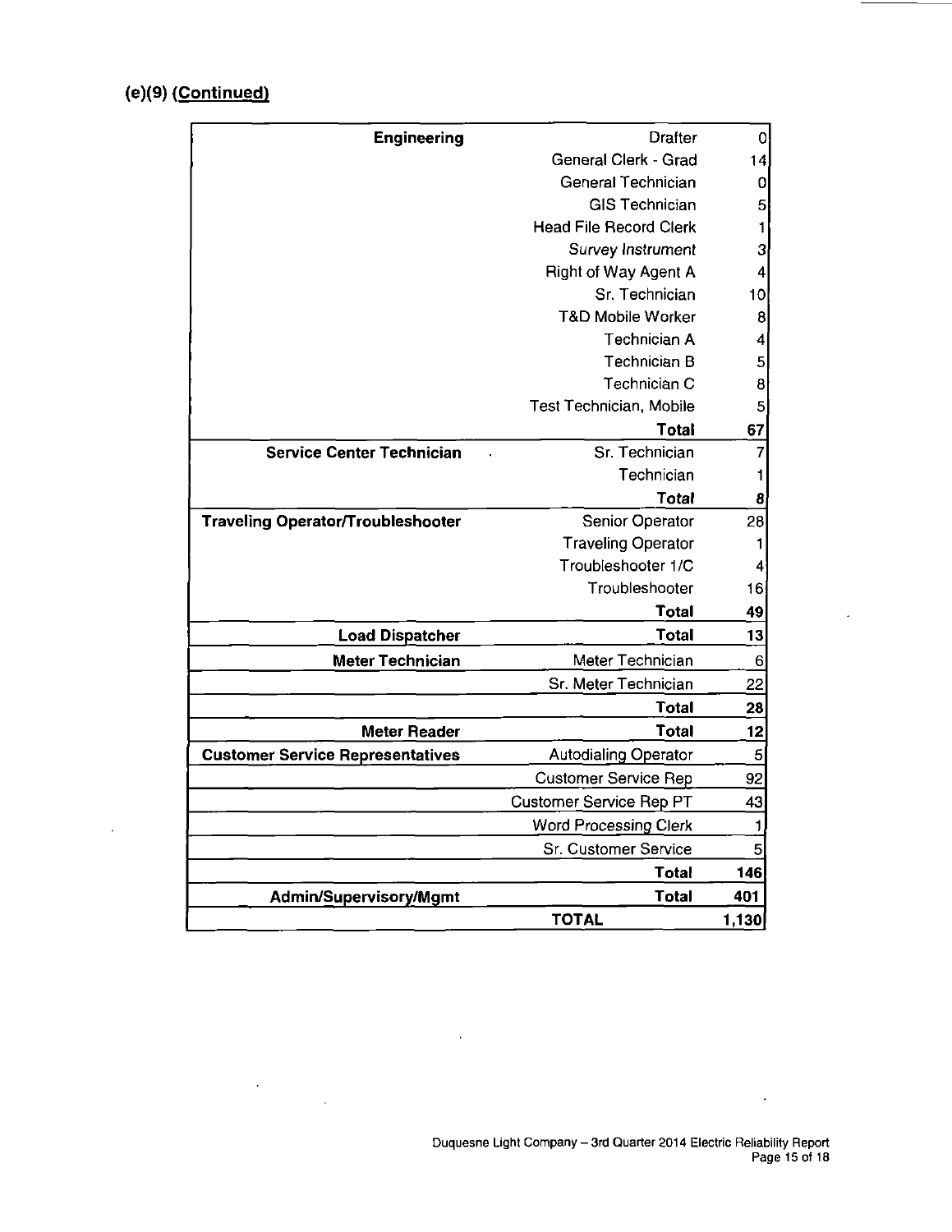#### **(e)(10) Quarterly and vear-to-date information on contractor hours and dollars for transmission and distribution operation and maintenance.**

**(Confidential information highlighted)** 

#### **3rd Quarter 2014**

**Contractor Dollars: Contractor Hours:** 

#### **YTD 2014**

**Contractor Dollars: Contractor Hours:** 

**(e)(11) Monthly call-out acceptance rate for transmission and distribution maintenance workers presented in terms of both the percentage of accepted call-outs and the amount of time it takes the EDC to obtain the necessary**  personnel. A brief description of the EDC's call-out procedure should be **included when appropriate.** 

|                  | Gan-Out Acceptance Kate − J<br><b>QUATTEL ZUT4</b> |                 |              |            |  |  |  |  |  |  |  |
|------------------|----------------------------------------------------|-----------------|--------------|------------|--|--|--|--|--|--|--|
| <b>Month</b>     | <b>Accepts</b>                                     | <b>Refusals</b> | <b>Total</b> | Percentage |  |  |  |  |  |  |  |
| July             | 207                                                | 330             | 537          | 39%        |  |  |  |  |  |  |  |
| <b>August</b>    | 198                                                | 279             | 477          | 42%        |  |  |  |  |  |  |  |
| <b>September</b> | 148                                                | 236             | 384          | 39%        |  |  |  |  |  |  |  |

**Call-Out Acceptance Rate -3 <sup>f</sup> <sup>d</sup> Quarter 2014** 

| Amount of Time it Takes to Obtain the Necessary Personnel $-3^{rd}$ Quarter 2014 |  |
|----------------------------------------------------------------------------------|--|
|----------------------------------------------------------------------------------|--|

| <b>Month</b>     | Total<br><b>Callout</b><br><b>Events</b> | Necessary<br>Personnel<br><b>Accepting</b> | Average<br>Minutes:Seconds<br>per Callout Event | Average<br><b>Minutes:Seconds</b><br>per Individual called |
|------------------|------------------------------------------|--------------------------------------------|-------------------------------------------------|------------------------------------------------------------|
| July             | 60                                       | 209                                        | 5:43                                            | 1:22                                                       |
| <b>August</b>    | 70                                       | 203                                        | 4:41                                            | 1:22                                                       |
| <b>September</b> | 53                                       | 148                                        | 6:03                                            | 1:21                                                       |
| 3rd Qtr 2014     | 183                                      | 560                                        | 5:24                                            | 1:22                                                       |
| <b>2014 YTD</b>  | 575                                      | 1,682                                      | 4:52                                            | 1:21                                                       |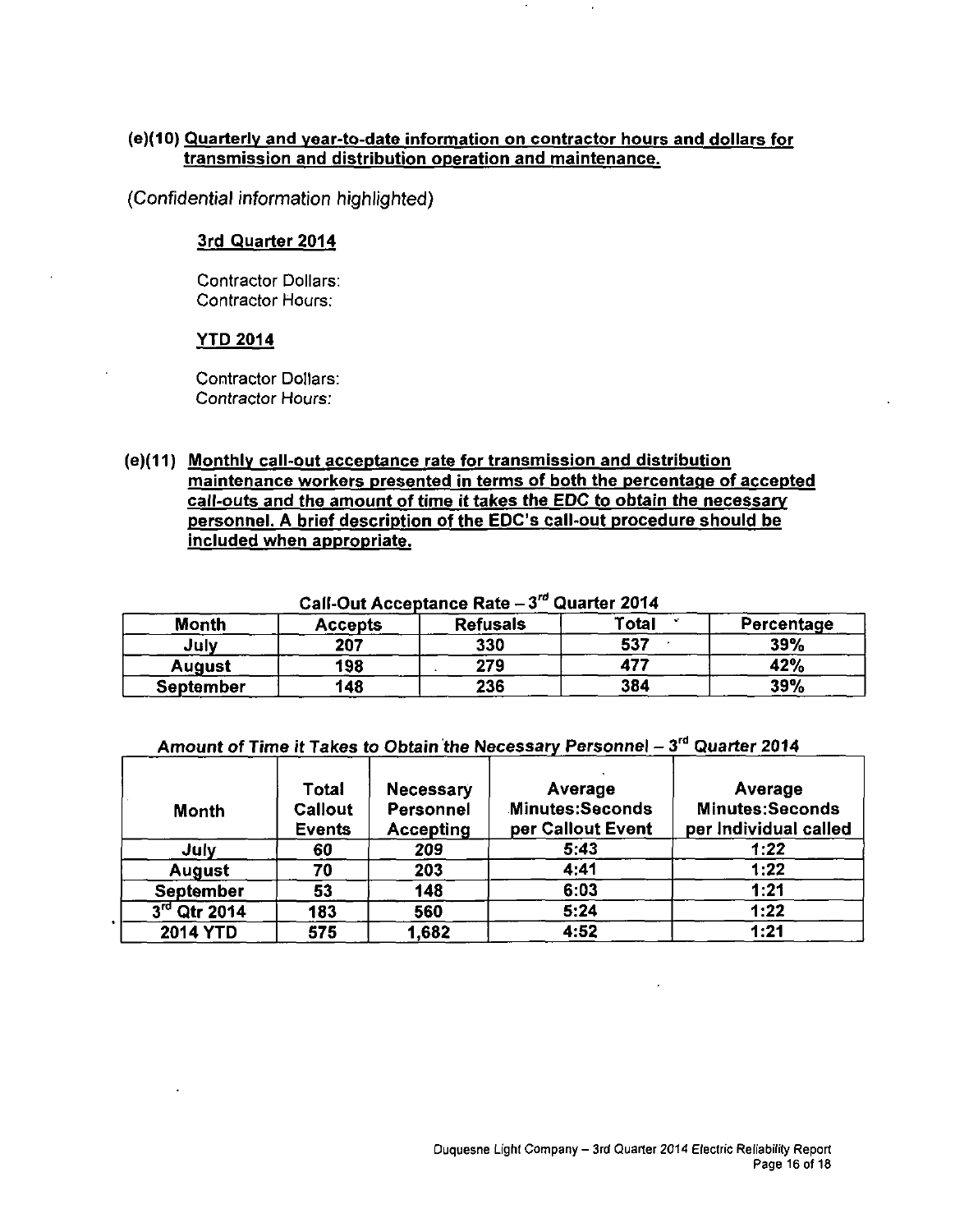#### **ATTACHMENT A**

 $\epsilon$ 

#### (e)(3) Rolling 12-month reliability index values (SAIFI, CAIDI, SAIDI, and if available, MAIFI) and other pertinent information such as **customers served, number of interruptions, customer minutes interrupted, number of fockouts. and so forth, for the worst performinq 5% of the circuits in the system.**

| <b>Circuit</b> | <b>Name</b>       | <b>Service</b><br><b>Center</b> | <b>Device</b>            | Lockouts | Circuit<br>Connected<br><b>KVA</b> | Last<br>Outage | <b>Total Ckt</b><br><b>KVA-Minutes</b> | <b>Total Ckt</b><br><b>KVA</b><br>Interrupted | <b>SAIDI</b> | <b>SAIFI</b> | <b>CAIDI</b> |
|----------------|-------------------|---------------------------------|--------------------------|----------|------------------------------------|----------------|----------------------------------------|-----------------------------------------------|--------------|--------------|--------------|
| 23695          | <b>B.I.</b>       | Preble                          | EA301                    | 5        | 23,890                             | 08/26/14       | 4,592,819                              | 52,633                                        | 192          | 2.20         | 87           |
| 4237           | <b>West End</b>   | Preble                          | <b>BKR</b>               | 5        | 3.294                              | 06/06/14       | 885,334                                | 16,570                                        | 269          | 5.03         | 53           |
| 23681          | Woodville         | Preble                          | <b>ER198/EA</b><br>259   | 4        | 30,731                             | 06/11/14       | 5,958,021                              | 49,400                                        | 194          | 1.61         | 121          |
| 23871          | Mt. Nebo          | Raccoon                         | WA853                    | 4        | 17,687                             | 06/13/14       | 3,996,508                              | 34,419                                        | 226          | 1.95         | 116          |
| 4622           | Ardmore           | Penn Hills                      | Loss of<br><b>Supply</b> | 4        | 3.641                              | 05/27/14       | 686,466                                | 7 3 3 2                                       | 189          | 2.01         | 94           |
| 23716          | <b>Pine Creek</b> | Edison                          | <b>BKR</b>               | 4        | 30,534                             | 06/19/14       | 8,186,257                              | 114,964                                       | 268          | 3.77         | 71           |
| 4308           | East End          | Penn Hills                      | <b>BKR</b>               | 4        | 2,236                              | 07/02/14       | 1,001,878                              | 9,054                                         | 448          | 4.05         | 111          |
| 4264           | Grant             | Preble                          | <b>BKR</b>               | 4        | 2,278                              | 08/27/14       | 509,173                                | 9.220                                         | 224          | 4.05         | 55           |
| 23713          | <b>Pine Creek</b> | Edison                          | <b>WA446</b>             | 4        | 27,660                             | 06/19/14       | 7,568,348                              | 61,571                                        | 274          | 2.23         | 123          |
| 23698          | B.I.              | Preble                          | <b>WA209</b>             | 3        | 21,983                             | 05/27/14       | 6,882,828                              | 45,864                                        | 313          | 2.09         | 150          |
| 23661          | Crescent          | Raccoon                         | <b>BKR</b>               | 3        | 27,415                             | 06/28/14       | 3,520,263                              | 32,642                                        | 128          | 1.19         | 108          |
| 22869          | Midland-<br>CFry  | Raccoon                         | <b>WR875</b>             | 3        | 37,666                             | 05/28/14       | 9,215,573                              | 59,794                                        | 245          | 1.59         | 154          |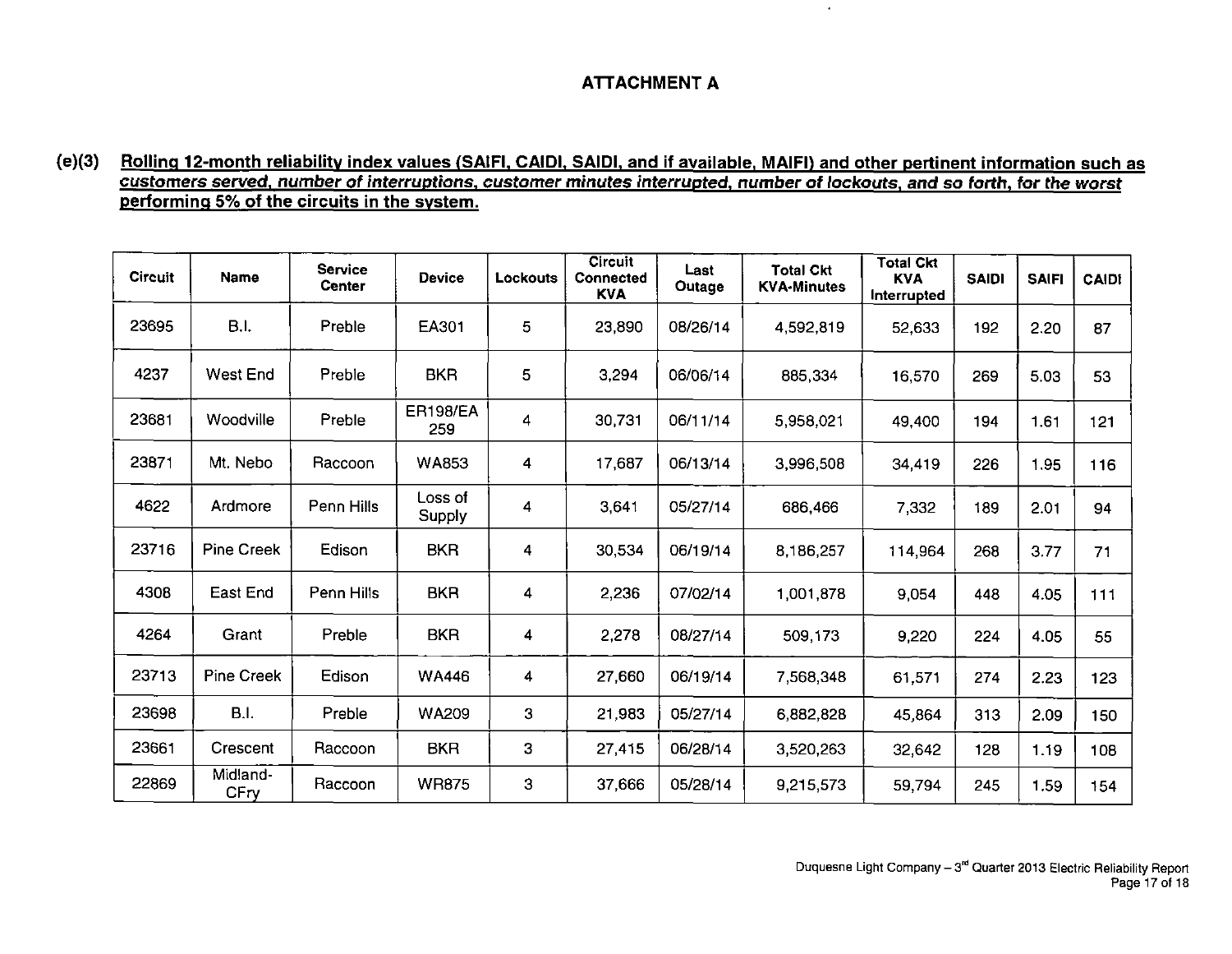| <b>Circuit</b> | Name                   | <b>Service</b><br><b>Center</b> | <b>Device</b>     | Lockouts       | <b>Circuit</b><br><b>Connected</b><br><b>KVA</b> | Last<br>Outage | <b>Total Ckt</b><br><b>KVA-Minutes</b> | <b>Total Ckt</b><br><b>KVA</b><br>interrupted | <b>SAIDI</b> | <b>SAIFI</b> | <b>CAIDI</b> |
|----------------|------------------------|---------------------------------|-------------------|----------------|--------------------------------------------------|----------------|----------------------------------------|-----------------------------------------------|--------------|--------------|--------------|
| 23921          | Logans<br>Ferry        | Penn Hills                      | EA625             | 3              | 30,062                                           | 04/17/14       | 7,439,793                              | 57,504                                        | 247          | 1.91         | 129          |
| 23710          | <b>Pine Creek</b>      | Edison                          | <b>WA383</b>      | 3              | 32,810                                           | 09/10/14       | 1,987,685                              | 41,911                                        | 61           | 1,28         | 47           |
| 23705          | North                  | Edison                          | <b>Bkr</b>        | 3              | 26,540                                           | 06/13/14       | 5,110,506                              | 56,232                                        | 193          | 2.12         | 91           |
| 23770          | Traverse<br><b>Run</b> | Raccoon                         | <b>WR590</b>      | 3              | 19,469                                           | 06/18/14       | 9,638,628                              | 65,150                                        | 495          | 3.35         | 148          |
| 4852           | Conway                 | Raccoon                         | <b>BKR</b>        | 3              | 1,754                                            | 06/12/14       | 531,250                                | 7.012                                         | 303          | 4.00         | 76           |
| 23640          | Midland                | Raccoon                         | <b>WR595</b>      | $\overline{2}$ | 27,835                                           | 06/24/14       | 3,820,829                              | 29,932                                        | 137          | 1.08         | 128          |
| 4154           | Long                   | Penn Hills                      | Loss of<br>Supply | $\overline{c}$ | 3,690                                            | 05/27/14       | 154,005                                | 490                                           | 42           | 0.13         | 314          |
| 4155           | Long                   | Penn Hills                      | Loss of<br>Supply | $\overline{c}$ | 4 172                                            | 05/27/14       | 32,281                                 | 258                                           | 8            | 0.06         | 125          |
| 23950          | Wilkinsburg            | Penn Hills                      | <b>BKR</b>        | $\overline{2}$ | 16,413                                           | 06/08/14       | 727,930                                | 53,989                                        | 44           | 3.29         | 13           |

 $\mathcal{L}$ 

 $\sim 10^7$